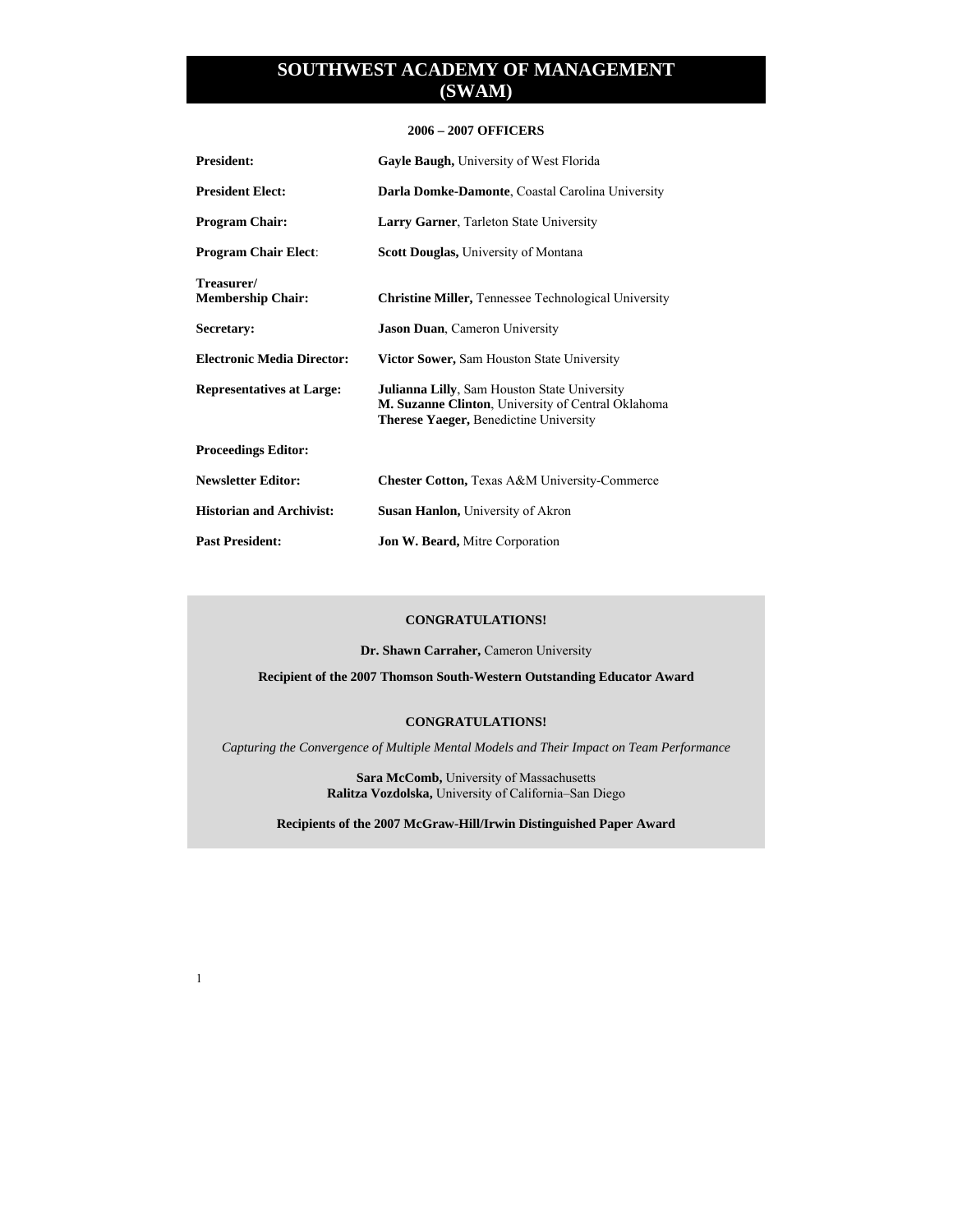#### **TRACK CHAIRS**

*Business Policy and Strategy/Public and Nonprofit Issues/Research Methods/Health Care Management* **Chair: Steve Horner,** Arkansas State University

*Entrepreneurship/Small Business/Management Consulting*  **Chair: Janie Gregg,** Mississippi University for Women

*Organizational Behavior/Organizational Communication*  **Chair: Suzanne Clinton,** University of Central Oklahoma

*Human Resources/Careers/Gender & Diversity in Organizations/Social Issues in Management*  **Chair: Alix Valenti,** University of Houston-Clear Lake

*Operations Management/Technology & Innovation*  **Chair: Frank Markham,** Mesa State College

*International Management/Organizational & Management Theory/Critical Management Studies/ Management Education and Development/Management & Organizational Cognition* **Chair: Norma Juma,** Washburn University

*Organizational Development/Conflict Management*  **Co-chair: Therese Yaeger,** Benedictine University **Co-chair: Peter Sorensen, Jr.,** Benedictine University

*Faculty Learning and Innovation*  **Chair: Sherry Sullivan,** Bowling Green State University

*Developmental Papers*  **Chair: Janice Black,** New Mexico State University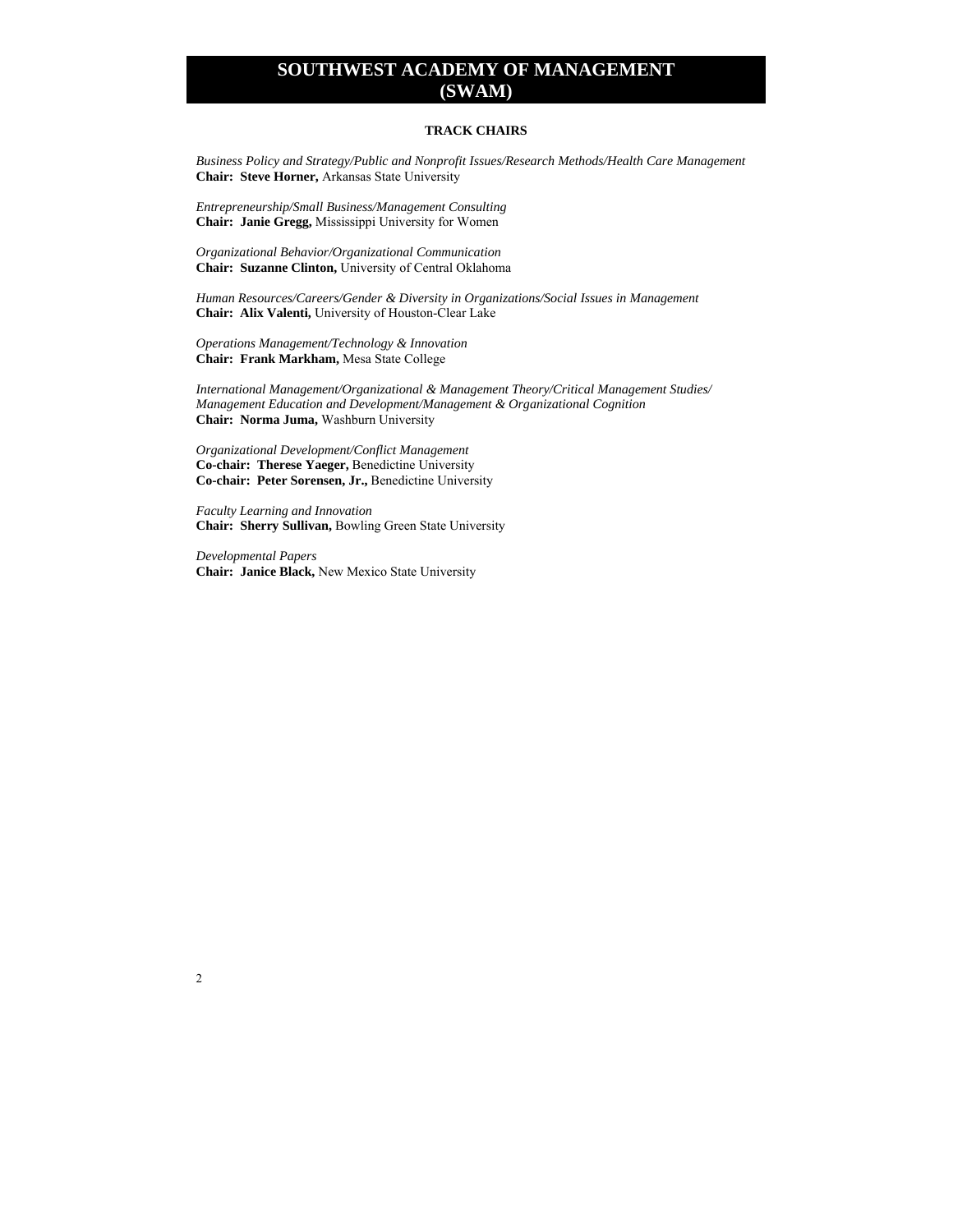**March 14, 2007 (Wednesday)** 

| $1:00$ p.m. $-2:30$ p.m.                  |                                                                                                                                            | Dover |
|-------------------------------------------|--------------------------------------------------------------------------------------------------------------------------------------------|-------|
| <b>SESSION A</b>                          | ORGANIZATIONAL DEVELOPMENT / CONFLICT MANAGEMENT<br>Aligning Organization Development and Human Resources in<br><b>Three Organizations</b> |       |
| Introduction<br>to Track:<br>Facilitator: | Peter Sorensen, Benedictine University<br><b>Therese Yaeger, Benedictine University</b><br>Vincent Pellettiere, Aurora University          |       |
| Panelists:                                | <b>Jim Dunn, Benedictine University</b><br><b>Rob Sloyan, Benedictine University</b><br><b>Susan Sweem, Benedictine University</b>         |       |
| $3:00$ p.m. $-4:30$ p.m.                  |                                                                                                                                            | Dover |
| <b>SESSION A</b>                          | <b>ORGANIZATION DEVELOPMENT / CONFLICT MANAGEMENT</b><br><b>Adventures in Management: IT and Power in Global Organizations</b>             |       |
| Facilitator:                              | <b>Vincent Pellettiere, Aurora University</b>                                                                                              |       |
| Presenters:                               | <b>Joseph Logan, AstraZeneca / Benedictine University</b><br><b>Peter Sorensen, Benedictine University</b>                                 |       |

 **Therese Yaeger,** Benedictine University / Motorola **Michelle M. Griffin, Oce / Benedictine University**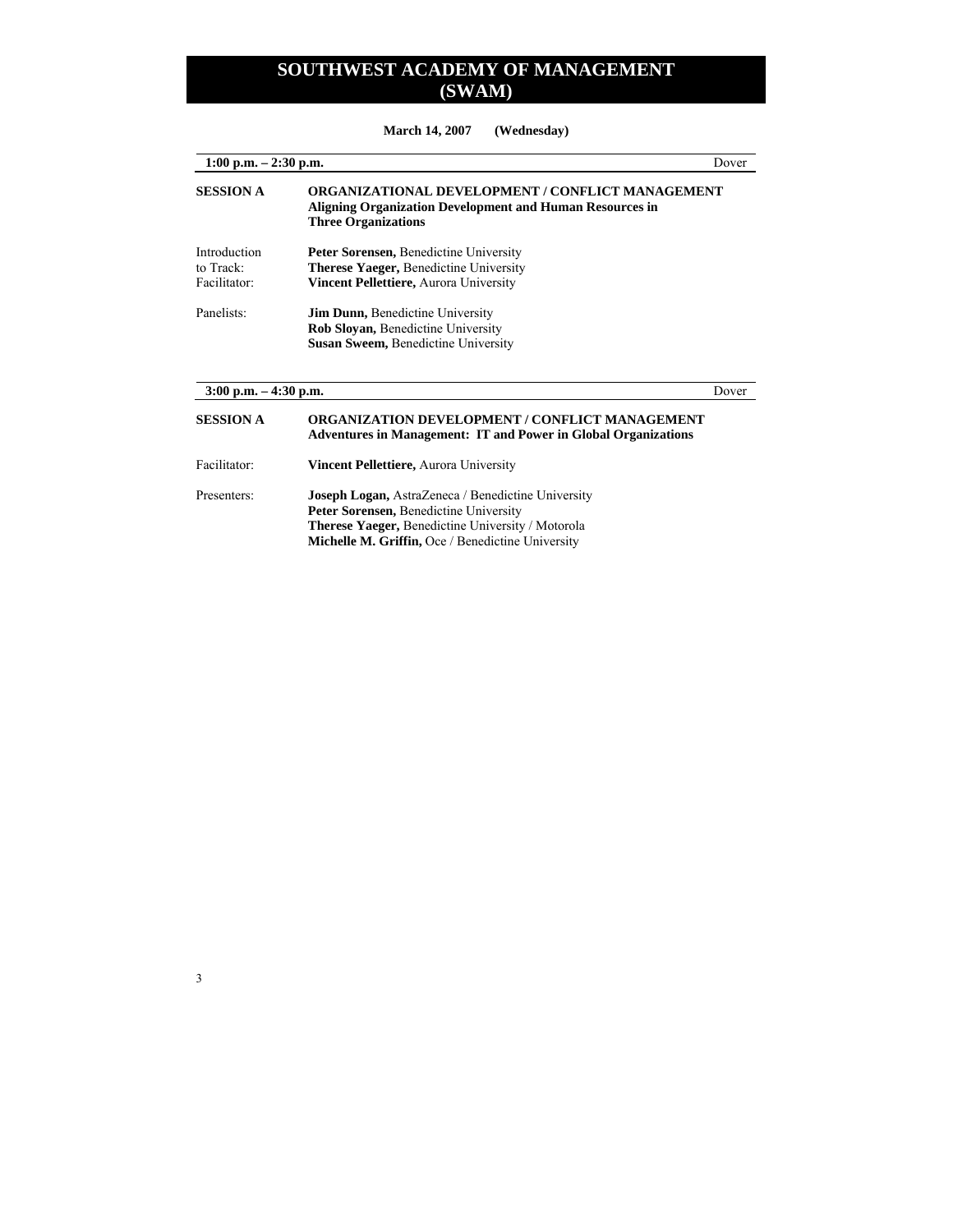**March 15, 2007 (Thursday)** 

| $7:00$ a.m. $-8:30$ a.m.      |                                                                                                                                                                                                                                | Galleria 1 |
|-------------------------------|--------------------------------------------------------------------------------------------------------------------------------------------------------------------------------------------------------------------------------|------------|
| <b>MEETING:</b>               | <b>SWAM Officer Meeting</b>                                                                                                                                                                                                    |            |
| Presiding:                    | Gayle Baugh, West Florida University<br><b>President, Southwest Academy of Management</b>                                                                                                                                      |            |
| 8:30 a.m. - 10:00 a.m.        |                                                                                                                                                                                                                                | Town       |
| <b>SESSION A</b>              | <b>BUSINESS POLICY / PUBLIC AND NON-PROFIT ISSUES / RESEARCH</b><br><b>METHODS / HEALTH CARE MANAGEMENT</b><br><b>Organizational Contexts, Inter-Organizational Relationships,</b><br>and Firm Strategies                      |            |
|                               | Introduction to the Track: Stephen V. Horner, Arkansas State University                                                                                                                                                        |            |
| Session Chair:<br>Discussant: | A. Lawrence Summers, Missouri State University<br>Darla Domke-Damonte, Coastal Carolina University                                                                                                                             |            |
|                               | Toward a Social System Perspective of Strategy<br>Arifin Angriawan, Southern Illinois University-Carbondale<br>Michael Abebe, Southern Illinois University-Carbondale                                                          |            |
|                               | Flexibility and Pooling Strategies: A Viable Response to Disaster<br>Joan Mileski, Texas A&M University at Galveston<br>Karl Fanning, Texas A&M University at Galveston<br>William McMullen, Texas A&M University at Galveston |            |
|                               | Does Participating in Alliances Benefit the Customers of the Local Firm? An Empirical Investigation of<br>Alliances Effects on Customer Satisfaction in the Airline Industry<br><b>7he 7hong</b> Huiversity of Central Florida |            |

**Zhe Zhang,** University of Central Florida **Robert Ford,** University of Central Florida **Bruce Barringer,** University of Central Florida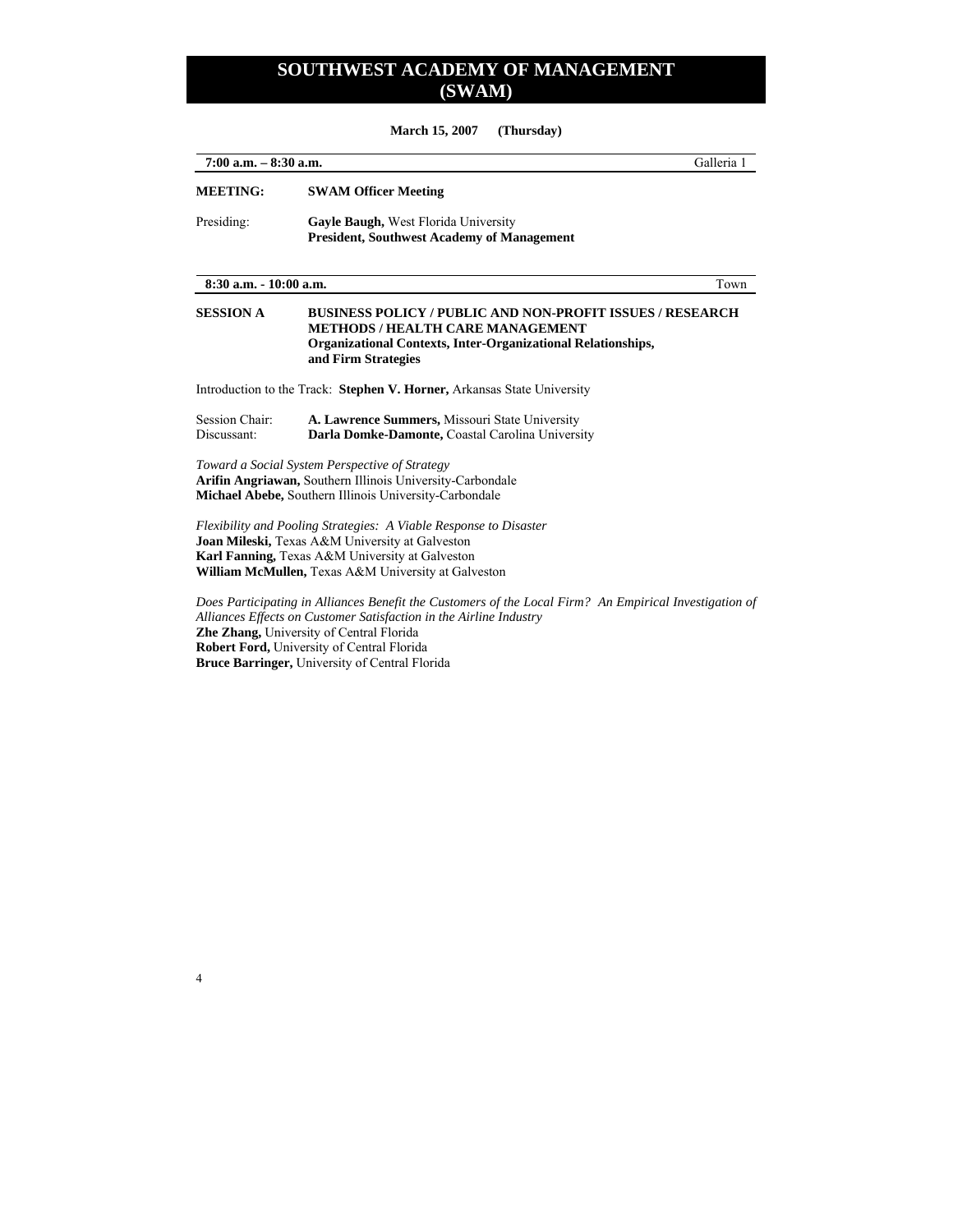**March 15, 2007 (Thursday)**

| 8:30 a.m. - 10:00 a.m.         |                                                                                                                                                                                                                                                                                                    | Esquire |
|--------------------------------|----------------------------------------------------------------------------------------------------------------------------------------------------------------------------------------------------------------------------------------------------------------------------------------------------|---------|
| <b>SESSION B</b>               | ORGANIZATIONAL BEHAVIOR/ORGANIZATIONAL COMMUNICATION<br><b>Performance and Impression Management</b>                                                                                                                                                                                               |         |
|                                | Introduction to the Track: Suzanne Clinton, University of Central Oklahoma                                                                                                                                                                                                                         |         |
| Session Chair:<br>Discussants: | <b>Chester Cotton, Texas A&amp;M University-Commerce</b><br>Mary Jane Nelson, Dallas Baptist<br>Kelly Moyers, University of Central Oklahoma<br>Angela Young, California State University, Los Angeles                                                                                             |         |
|                                | The Impact of Emotional Intelligence on the Performance of Top Management Team<br>Kihwan Kim, Southern Illinois University-Carbondale                                                                                                                                                              |         |
|                                | <b>Predictors of Impression Management Behaviors</b><br>Brian Nagy, University of Alabama in Tuscaloosa<br>Micki Kacmar, University of Alabama in Tuscaloosa<br>Kenneth Harris, Indiana University-Southeast<br>Aligning Values: Self, OB&D and Business<br>Greg Timberlake, Timberlake Consulting |         |
|                                | $8:30$ a.m. $-10:00$ a.m. (continued next page)                                                                                                                                                                                                                                                    | Dover   |
| <b>SESSION C</b>               | <b>INTERNATIONAL MANAGEMENT / ORGANIZATION AND</b><br><b>MANAGEMENT THEORY / CRITICAL MANAGEMENT STUDIES /</b><br><b>MANAGEMENT AND ORGANIZATIONAL COGNITION /</b><br><b>MANAGEMENT EDUCATION AND DEVELOPMENT</b><br><b>Effective Learning Environments for Students</b>                           |         |
|                                | Introduction to Track: Norma Juma, Washburn University                                                                                                                                                                                                                                             |         |
| Seccion Chair                  | Melicco Hortmon, Grand Canyon University                                                                                                                                                                                                                                                           |         |

Session Chair: **Melissa Hartman, Grand Canyon University Discussants: Rock-Antoine Mehanna, Notre Dame University** Rock-Antoine Mehanna, Notre Dame University **Walt MacMillian,** Oral Roberts University **Shaw-Foong Chan,** Cameron University

*Instructional Approaches for MBA Level Courses: A Case of Theory-Based Course Development and Integration* 

**Alix Valenti,** University of Houston-Clear Lake **Kevin C. Wooten,** University of Houston-Clear Lake **Louis P. White,** University of Houston-Clear Lake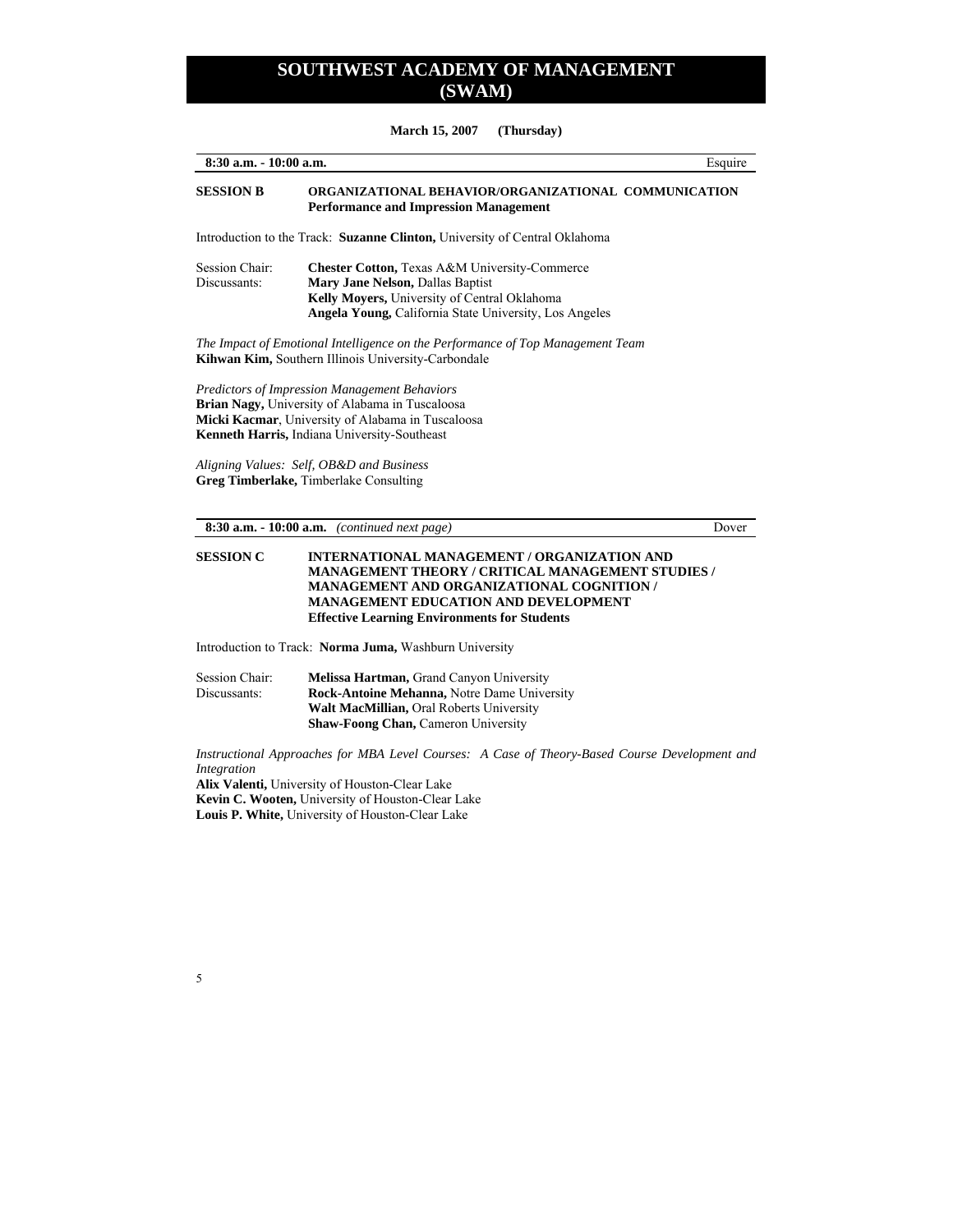#### **March 15, 2007 (Thursday)**

*Session C Continued* 

*Does Time of Day Instruction Affect Student learning? Empirical Investigation*  **Felix U. Kamuche,** Morehouse College

*Educating the HR Professional: What MBA Programs are Doing to Meet the Human Resource Needs of Today's Multinational Companies*  **Kristen DeTienne,** Brigham Young University **Jeremy Lau,** Investment Banking **Lurana Teshima,** Brigham Young University **William Snow,** George Mason School of Law

**8:30 a.m. - 10:00 a.m.** Stratford

#### **SESSION D ORGANIZATION DEVELOPMENT / CONFLICT MANAGEMENT Adventures in Management and OD: Strategies and Consequences**

Session Chair: **Peter Sorensen,** Benedictine University

*A Strategy for Charting and Enhancing Organizational Capabilities: A Co-construction Model*  **Mambo Mupepi**, Grand Valley State University **Sylvia Mupepi**, Grand Valley State University **Ram Tenkasi,** Benedictine University

*Unintended Consequences: Does IT Inadvertently Facilitate Recentralization?*  **Joseph Logan,** AstraZeneca / Benedictine University

*A Critical Assessment of Fast Cycle Organization Development*  **Thomas C. Head,** Roosevelt University **Peter F. Sorensen,** Benedictine University

**10:00 a.m. - 10:30 a.m.** Golden Ballroom

**FBD Coffee Break** 

6

Please make plans to visit the exhibits for information on the latest books & newest educational technologies. Please let exhibitors know how much we appreciate their presence and continued support!

*Drawing for complimentary FBD 2008 & FBD 2009 registration (\$150 value). Must be present to win.*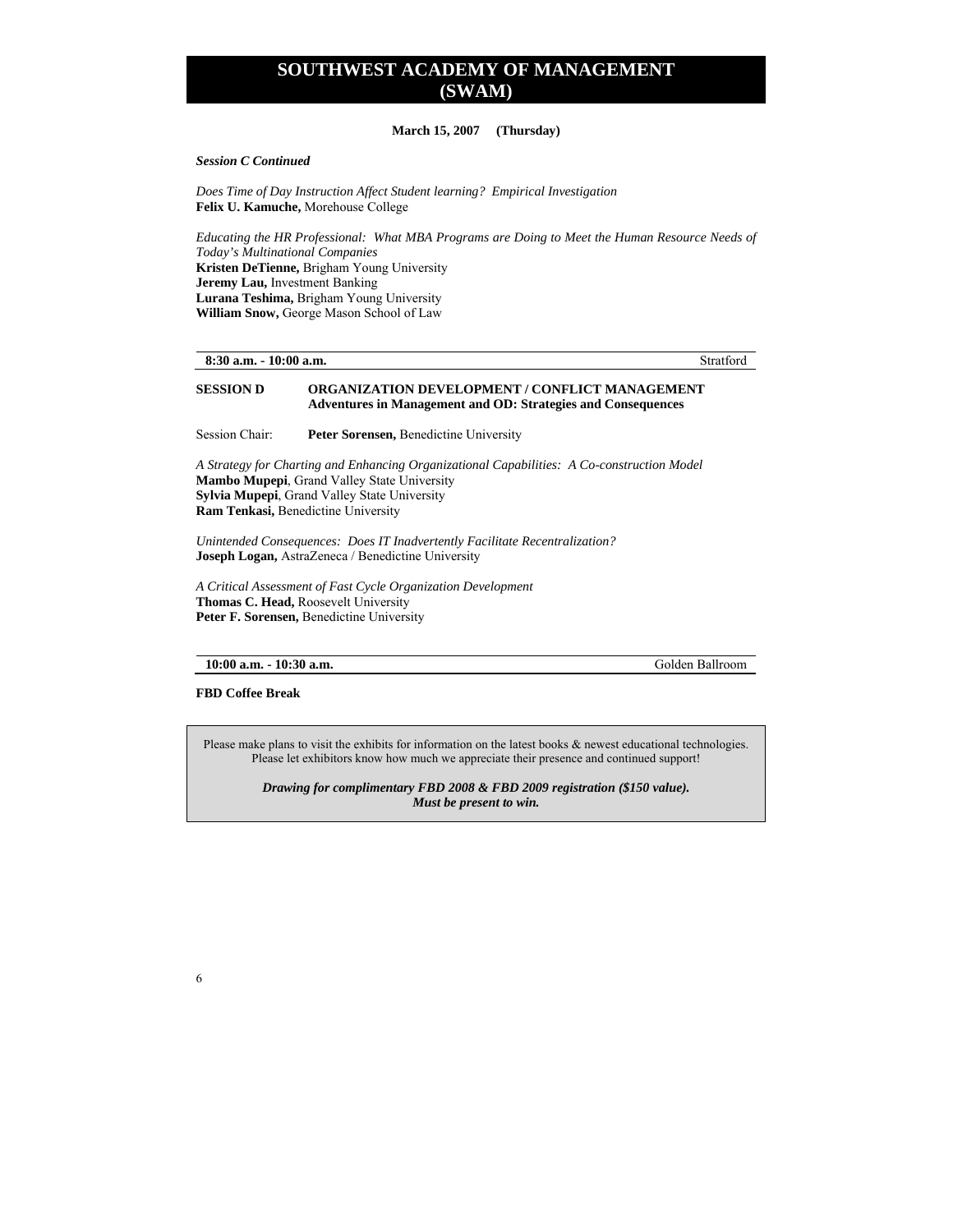**March 15, 2007 (Thursday)** 

| $10:30$ a.m. $-12:00$ p.m. |                                                                                 | Town |
|----------------------------|---------------------------------------------------------------------------------|------|
| <b>SESSION A</b>           | <b>FACULTY LEARNING &amp; INNOVATION</b><br><b>Learning Through Application</b> |      |
|                            | Introduction to the Track: <b>Sherry Sullivan, Bowling Green University</b>     |      |
| Session Chair:             | <b>Sherry Sullivan, Bowling Green University</b>                                |      |

This will be an exciting workshop where Micki Kacmar shares with us some of her wealth of innovative ideas to increase your students' learning through application.

Presenter: **K. Michele Kacmar,** University of Alabama

| $10:30$ a.m. $-12:00$ p.m.    |                                                                                                                                                                                                   | Esquire |
|-------------------------------|---------------------------------------------------------------------------------------------------------------------------------------------------------------------------------------------------|---------|
| <b>SESSION B</b>              | <b>OPERATIONS MANAGEMENT, TECHNOLOGY AND INNOVATION</b><br><b>MANAGEMENT</b><br><b>Supply Chain Management</b>                                                                                    |         |
|                               | Introduction to the Track: Frank B. Markham, Mesa State College                                                                                                                                   |         |
| Session Chair:<br>Discussant: | Vic Sower, Sam Houston State University<br>Frank B. Markham, Mesa State College                                                                                                                   |         |
|                               | The Effect of Perceived Environmental Uncertainties on Information Sharing and Buyer-Supplier<br>Relationship: An Empirical Examination<br>Michael Abebe, Southern Illinois University-Carbondale |         |
|                               | A Framework for Analyzing Inventory and Procurement Decisions<br><b>Tekle Wanorie, Northwest Missouri State University</b>                                                                        |         |
|                               |                                                                                                                                                                                                   |         |

*Experiential Learning: Respiratory Therapy Database Helps Everyone Breath Easier*  **K. David Smith,** University of Central Oklahoma **Suzanne Clinton,** University of Central Oklahoma **Lillian Estep,** University of Central Oklahoma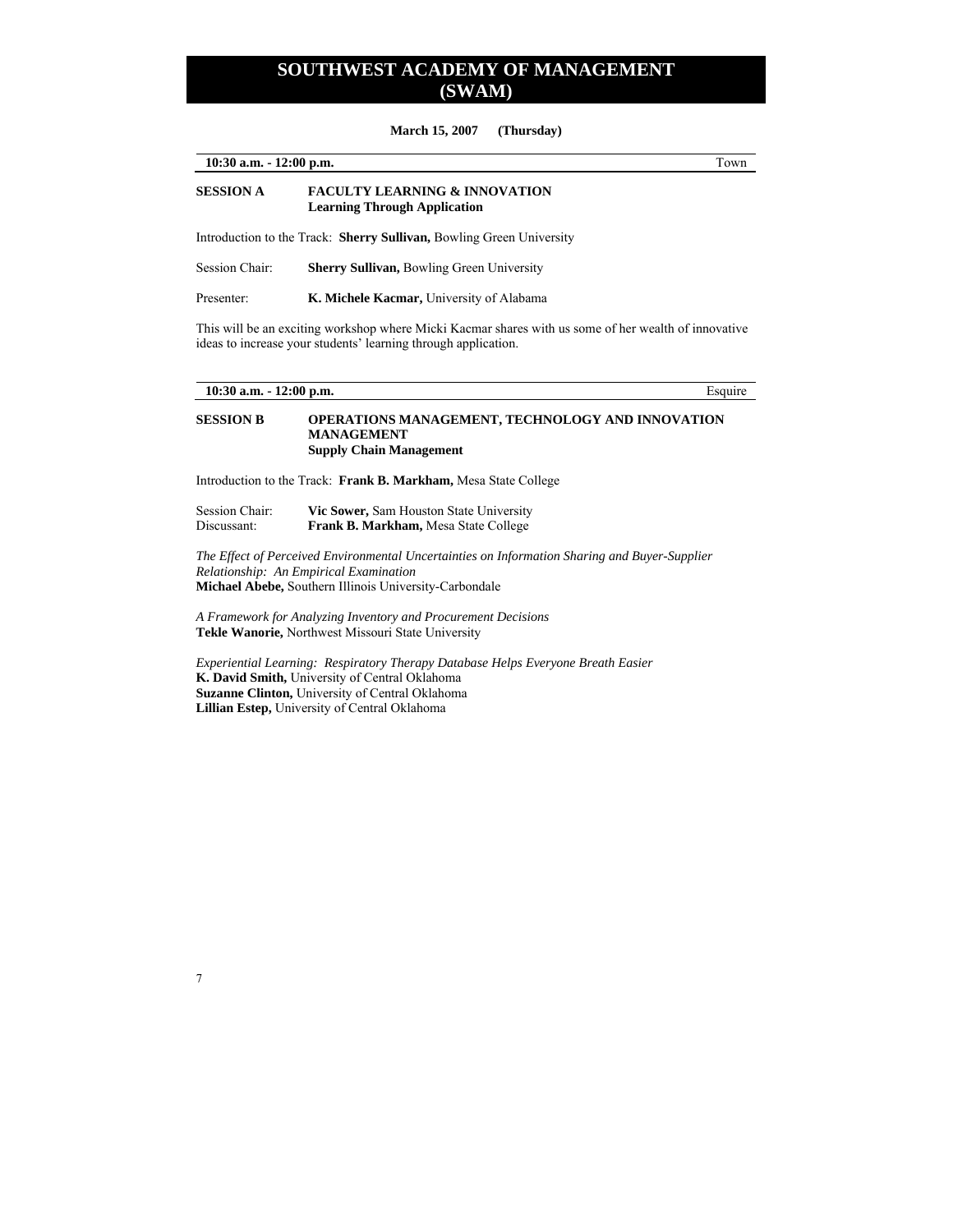**March 15, 2007 (Thursday)** 

| 10:30 a.m. - 12:00 p.m.                       |                                                                                                                                                                                                                                                                                                                                                                             | Dover     |
|-----------------------------------------------|-----------------------------------------------------------------------------------------------------------------------------------------------------------------------------------------------------------------------------------------------------------------------------------------------------------------------------------------------------------------------------|-----------|
| <b>SESSION C</b>                              | <b>INTERNATIONAL MANAGEMENT / ORGANIZATION AND</b><br>MANAGEMENT THEORY / CRITICAL MANAGEMENT STUDIES /<br><b>MANAGEMENT AND ORGANIZATIONAL COGNITION /</b><br>MANAGEMENT EDUCATION AND DEVELOPMENT<br><b>Cross Cultural Management</b>                                                                                                                                     |           |
| Session Chair:<br>Discussants:                | Vivek Natarajan, Lamar University<br>Jasmin C. Lin, Southern Illinois University-Carbondale<br>C. Aaron Kelley, Ohio University<br>Ralitza Vozdolska, University of California-San Diego                                                                                                                                                                                    |           |
|                                               | The Compensative Relationships of East Asian Enterprises: China, Japan, South Korea, and Taiwan<br><b>Shaw-Foong Chan, Cameron University</b><br>Shawn Carraher, Cameron University                                                                                                                                                                                         |           |
| Sector in Turkey<br>Organizational Narcissism | Frontline and Top Manager's Perceptions of the Key Factors for Managerial Success in the Public<br>Orhan Volkan Ozbek, Saginaw Valley State University<br>Surender Reddy, Saginaw Valley State University<br>Joseph Ofori-Dankwa, Saginaw Valley State University<br>Dennis Duchon, University of Texas at San Antonio<br>Michael Burns, University of Texas at San Antonio |           |
| 10:30 a.m. - 12:00 p.m.                       |                                                                                                                                                                                                                                                                                                                                                                             | Stratford |
| <b>SESSION D</b>                              | <b>ORGANIZATION DEVELOPMENT / CONFLICT MANAGEMENT</b><br><b>Adventures in Management Education: Opportunities for OD</b><br><b>And Change within Doctoral Programs</b>                                                                                                                                                                                                      |           |
| Session Chair:                                | Toni Knott, Alliant International University                                                                                                                                                                                                                                                                                                                                |           |
| Panelists:                                    | Vincent Pellettiere, Aurora University<br>Peter F. Sorensen, Benedictine University<br>Therese Yaeger, Benedictine University/Motorola<br>Sherry Camden-Anders, Alliant International University<br>Toni Knott, Alliant International University                                                                                                                            |           |

**12:00 p.m. – 1:30 p.m.** 

**Lunch Break (on your own)**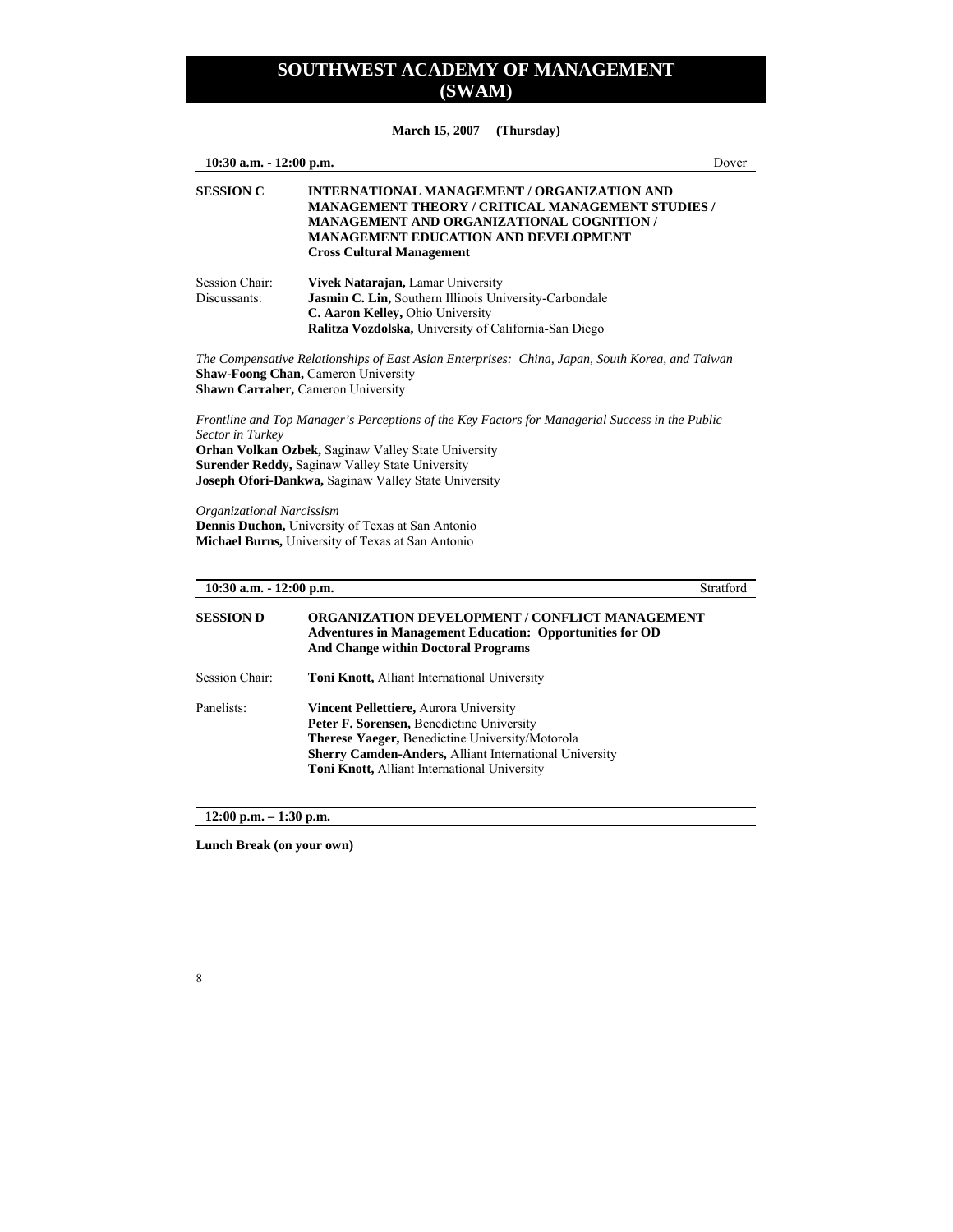#### **March 15, 2007 (Thursday)**

| $1:30$ p.m. $-3:00$ p.m.       | Town                                                                                                                                                                                                                                                                                                                                                                                                                                                        |
|--------------------------------|-------------------------------------------------------------------------------------------------------------------------------------------------------------------------------------------------------------------------------------------------------------------------------------------------------------------------------------------------------------------------------------------------------------------------------------------------------------|
| <b>SESSION A</b>               | <b>FACULTY LEARNING &amp; INNOVATION</b><br><b>Classroom Innovations and Dynamics</b>                                                                                                                                                                                                                                                                                                                                                                       |
| Session Chair:<br>Discussant:  | Madeline Crocitto, State University of New York, Old Westbury<br>Gayle Baugh, West Florida University                                                                                                                                                                                                                                                                                                                                                       |
|                                | Does Familiarity Breed Contempt? Comparing Instructional Effectiveness of Table PC Systems between<br>Freshmen and Upper Class Business Majors<br><b>Richard Puetz, Dakota State University</b><br>Richard Christoph, Dakota State University<br>Jack Walters, Dakota State University<br>Multicultural Team Dynamics and Attitudes about Group Work<br>Robyn Walker, University of Southern California<br>Jolanta Aritz, University of Southern California |
| 1:30 p.m. $-3:00$ p.m.         | Esquire                                                                                                                                                                                                                                                                                                                                                                                                                                                     |
| <b>SESSION B</b>               | ORGANIZATOINAL BEHAVIOR/ORGANIZATIONAL COMMUNICATION<br><b>Commitment, Cohesion and Trust</b>                                                                                                                                                                                                                                                                                                                                                               |
| Session Chair:<br>Discussants: | <b>Erich Bergiel, University of West Georgia</b><br>Erich Bergiel, University of West Georgia<br><b>Renee Warning, University of Central Oklahoma</b><br>Rudy Nydegger, Union College                                                                                                                                                                                                                                                                       |

*Group Cohesion as an Enhancement to the Justice-Commitment Relationship*  **Martha Andrews,** University of North Carolina Wilmington **K. Michele Kacmar,** University of Alabama

*Conceptualizing Alternative Models of Organizational Commitment: An Application to the Meyer and Allen Approach* 

**Stephen Jaros,** Southern University

9

*Subordinates' Trust as the Mediator in the Relationship between Work Context Perceptions and Psychological Empowerment with Organizational Citizenship Behavior as the Predicted Outcome*  **Yuen H. Chan,** University of Central Arkansas **Robert R. Taylor,** The University of Memphis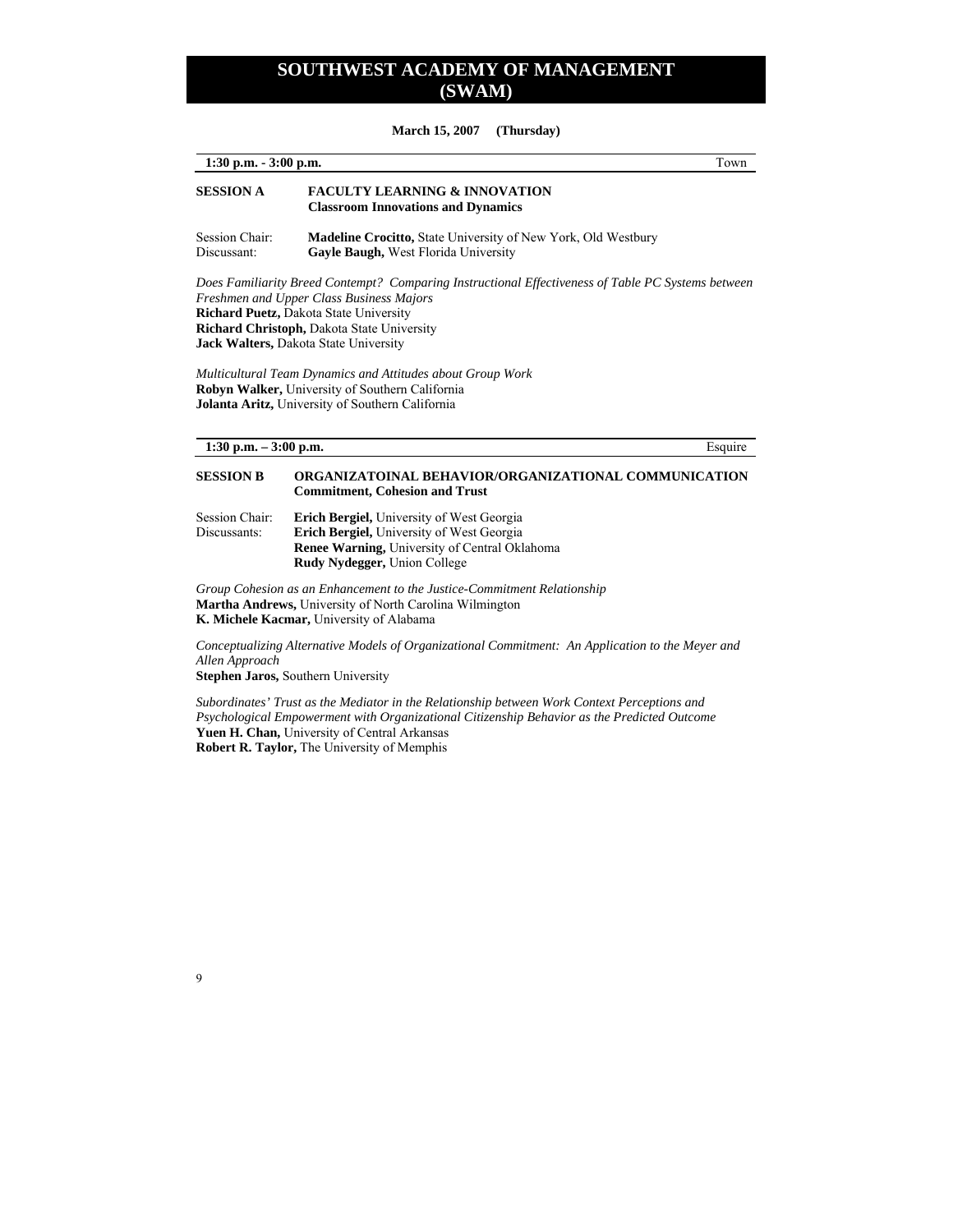**March 15, 2007 (Thursday)** 

**1:30 p.m. - 3:00 p.m.** Dover **SESSION C INTERNATIONAL MANAGEMENT / ORGANIZATION AND MANAGEMENT THEORY / CRITICAL MANAGEMENT STUDIES / MANAGEMENT AND ORGANIZATIONAL COGNITION / MANAGEMENT EDUCATION AND DEVELOPMENT OPPORTUNITY / EMERGENCE AND ASSESSMENT ISSUES IN SMALL BUSINESS Education System**  Session Chair: **Jane LeMaster,** University of Texas-Pan American Discussants: **Ellen Kaye Gehrke,** Alliant International University **Robert E. Laessig,** Drexel University **Nagarajan Ramamoorthy,** University of Houston-Victoria *Declining American Education and the Managerial Implications*  **Erin Rogers,** Oral Roberts University **Jonathan Wiley,** Oral Roberts University **Walt MacMillian,** Oral Roberts University **Daniel Armstrong,** Oral Roberts University *Education Reforms for the 21st Century: The Big Growth of Education in China*  **Miriam Arney,** Oral Roberts University **Josh Coy,** Oral Roberts University **Dadson Simmons,** Oral Roberts University **Walt MacMillian,** Oral Roberts University *International Business Education: Insight from the Changing Environment of the EU and Implications for USA*  **Darla Domke-Damonte,** Coastal Carolina University

**Larry Chasteen,** University of Texas at Dallas

#### **1:30 p.m. - 3:00 p.m.** Stratford

### **SESSION D ORGANIZATION DEVELOPMENT / CONFLICT MANAGEMENT Opportunities and Learnings for OD: Strategy, Leadership and Training**

Session Chair: **Therese Yaeger,** Benedictine University/Motorola

*Strategic Organization Development: Adaptations Based on Organizationally Imposed Demands*  **Michelle M. Griffin,** Oce/Benedictine University

*The Podium and Beyond: The Leadership of Symphony Orchestra Conductors*  **Linda Ingrid Veleckis Nussbaum,** Benedictine University

*Conceptualization of a Relationship between Transfer of Training and the Learning Organization*  **Teresa G. Weldy,** University of South Alabama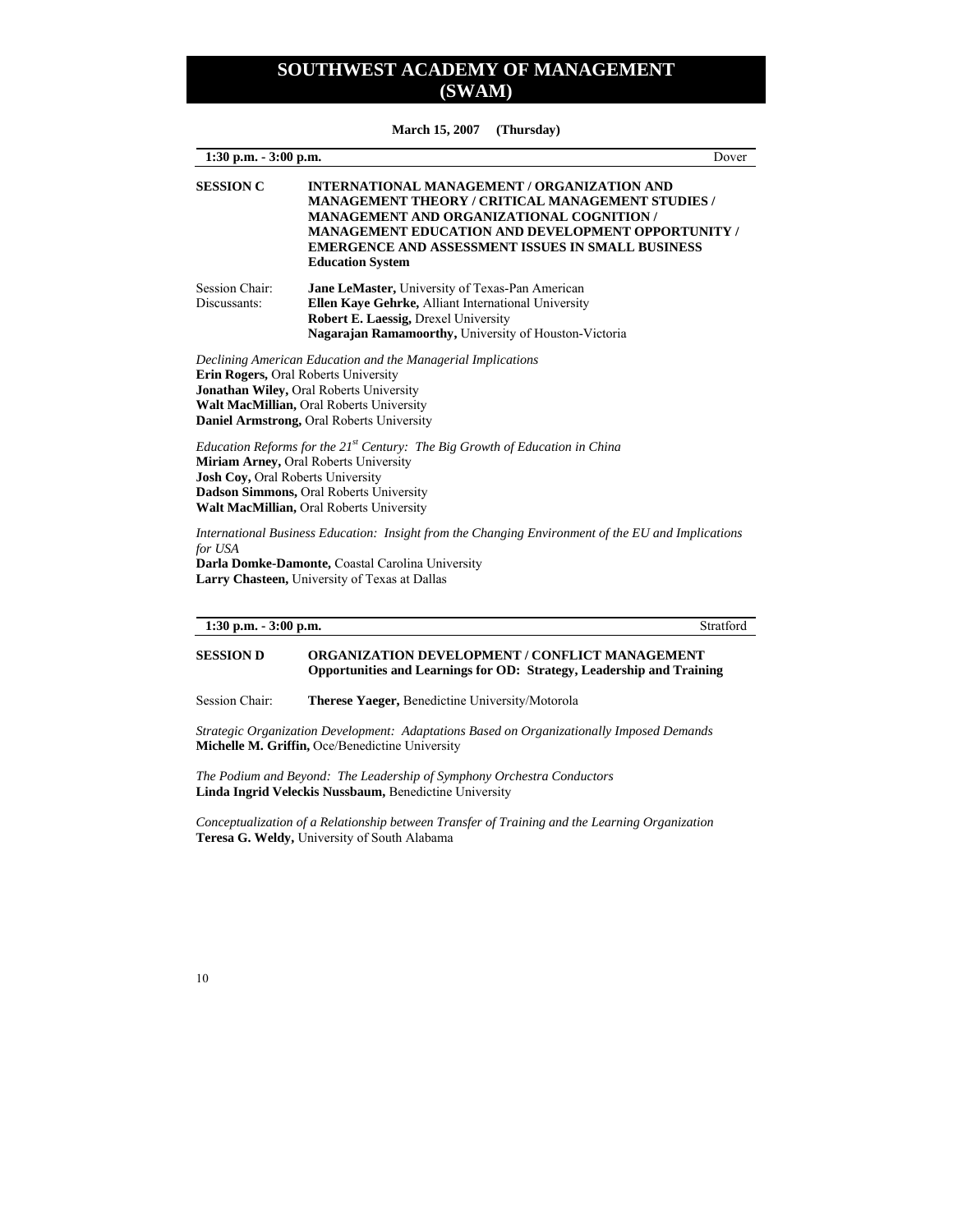**March 15, 2007 (Thursday)** 

**3:00 p.m. – 3:30 p.m.** Golden Ballroom

#### **FBD Coffee Break**

Please make plans to visit the exhibits for information on the latest books and newest educational technologies. Please let exhibitors know how much we appreciate their presence and continued support!

*Drawing for complimentary 2-night regular hotel room at 2008 FBD conference (\$250 value). Must be present to win.* 

**3:30 p.m. - 5:00 p.m.** Town

#### **SESSION A FACULTY LEARNING AND INNOVATION Rethinking What We Teach Our Students**

Session Chair: **Sherry Sullivan,** Bowling Green State University

Presenter: **Jone L. Pearce,** University of California, Irvine

This is a special invited presentation by a Past President of the Academy of Management. She will challenge us to new ways of preparing our students for the world outside of the classroom.

| $3:30$ p.m. $-5:00$ p.m.            |                                                                                                                                                                                          | Esquire |
|-------------------------------------|------------------------------------------------------------------------------------------------------------------------------------------------------------------------------------------|---------|
| <b>SESSION B</b>                    | HUMAN RESOURCES / CAREERS / GENDER & DIVERSITY IN<br>ORGANIZATIONS / SOCIAL ISSUES IN MANAGEMENT<br>Time for a Change? Macro and Micro Perspectives and Ethical<br><b>Considerations</b> |         |
|                                     | Introduction to the Track: <b>Alix Valenti</b> , University of Houston-Clear Lake                                                                                                        |         |
| Session Chair:<br>Discussants:      | <b>Teresa Weldy, University of South Alabama</b><br><b>Darrell Ford, University of Central Oklahoma</b><br><b>Don C. Mosley, Jr., University of South Alabama</b>                        |         |
|                                     | HR, Maybe Its Time to Split: Suggestions for Improving the Management of HR<br><b>Angela Young, California State University, Los Angeles</b>                                             |         |
| Lisa Mainiero, Fairfield University | The Changing Nature of Career Management: Past, Present, and Future<br><b>Sherry Sullivan, Bowling Green State University</b><br>Yehuda Baruch, Norwich Business School University       |         |

*A Matter of Preference: An Examination of Descriptive and Non-Descriptive Approaches Used to Support Ethical Objectives Surrounding Technological Change within Organizations*  **David Hurlic,** Pepperdine University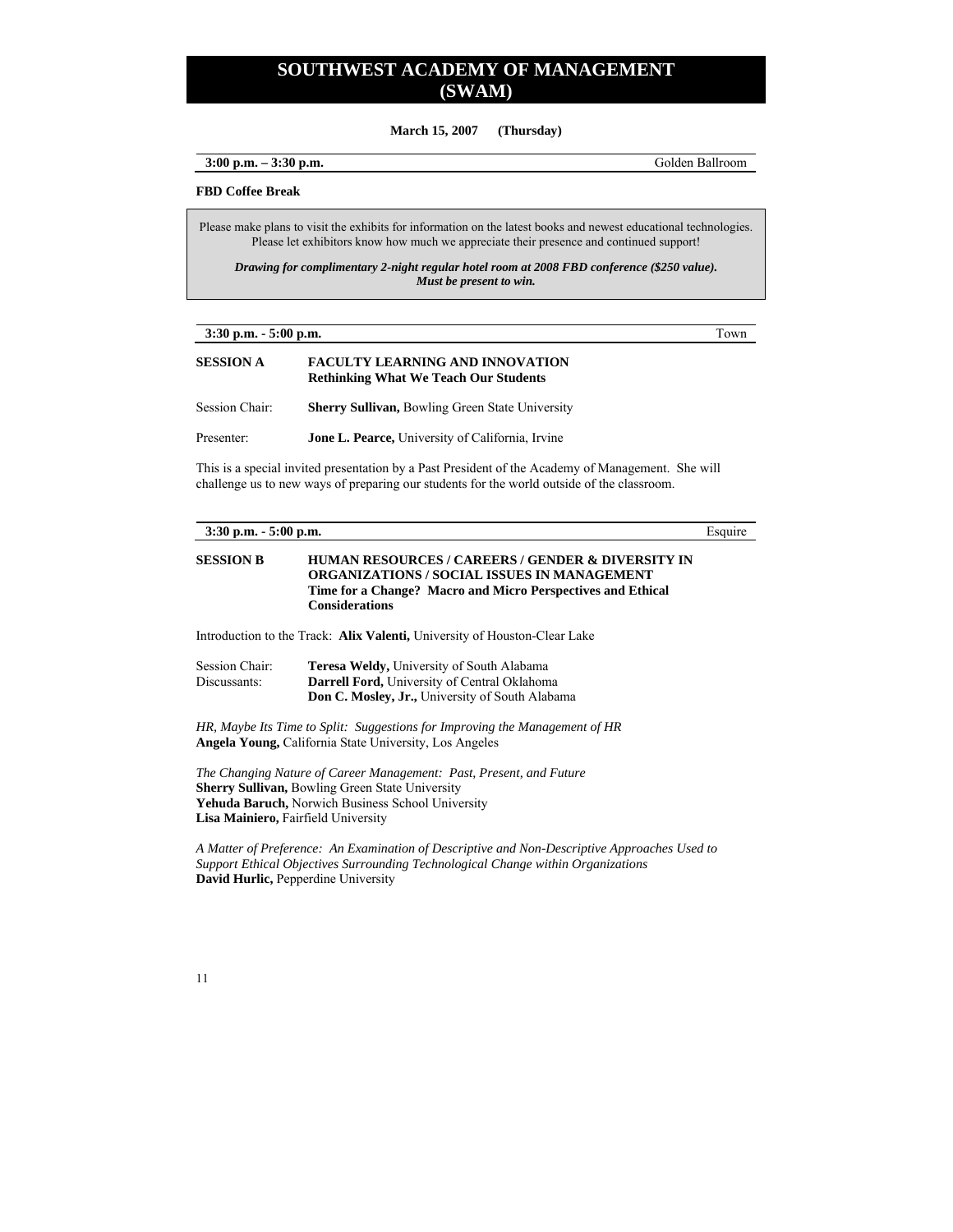**March 15, 2007 (Thursday)** 

| $3:30$ p.m. $-5:00$ p.m.                                       |                                                                                                                                                                                                                                           | Dover      |
|----------------------------------------------------------------|-------------------------------------------------------------------------------------------------------------------------------------------------------------------------------------------------------------------------------------------|------------|
| <b>SESSION C</b>                                               | INTERNATIONAL MANAGEMENT / ORGANIZATION AND<br><b>MANAGEMENT THEORY / CRITICAL MANAGEMENT STUDIES /</b><br><b>MANAGEMENT ANAD ORGANIZATIONAL COGNITION /</b><br><b>MANAGEMENT EDUCTION AND DEVELOPMENT</b><br><b>Cultural Differences</b> |            |
| Session Chair:<br>Discussants:                                 | Rock-Antoine Mehanna, Notre Dame University<br>Walt MacMillian, Oral Roberts University<br>Vivek Natarajan, Lamar University                                                                                                              |            |
| C. Aaron Kelley, Ohio University<br>Ravi Bhat, Ohio University | Mexico: Expanding Opportunities Demand Greater Understanding of Cultural Differences                                                                                                                                                      |            |
| 3:30 p.m. - 5:00 p.m.                                          | Global Management and Managing Cultural Differences<br>Jimena Almeida, Oral Roberts University<br>Purity Kingori, Oral Roberts University<br>Walt MacMillian, Oral Roberts University                                                     | Stratford  |
| <b>SESSION D</b>                                               | ORGANIZATION DEVELOPMENT CONFLICT MANAGEMENT<br>The Design of an Innovative Education Process for Teaching<br><b>Action Research and its Practical Application</b>                                                                        |            |
| Session Chair:<br>Panelists:                                   | Toni Knott, Alliant International University<br>Sherry Camden-Anders, Alliant International University<br>Toni Knott, Alliant International University                                                                                    |            |
| $3:30$ p.m. $-5:00$ p.m.                                       |                                                                                                                                                                                                                                           | Galleria 1 |
| <b>SESSION E</b>                                               | DEVELOPMENTAL PAPERS WORKSHOP #1                                                                                                                                                                                                          |            |

Session Chair: **Janice Black,** New Mexico State University

This is a workshop for authors whose work is **in progress***.*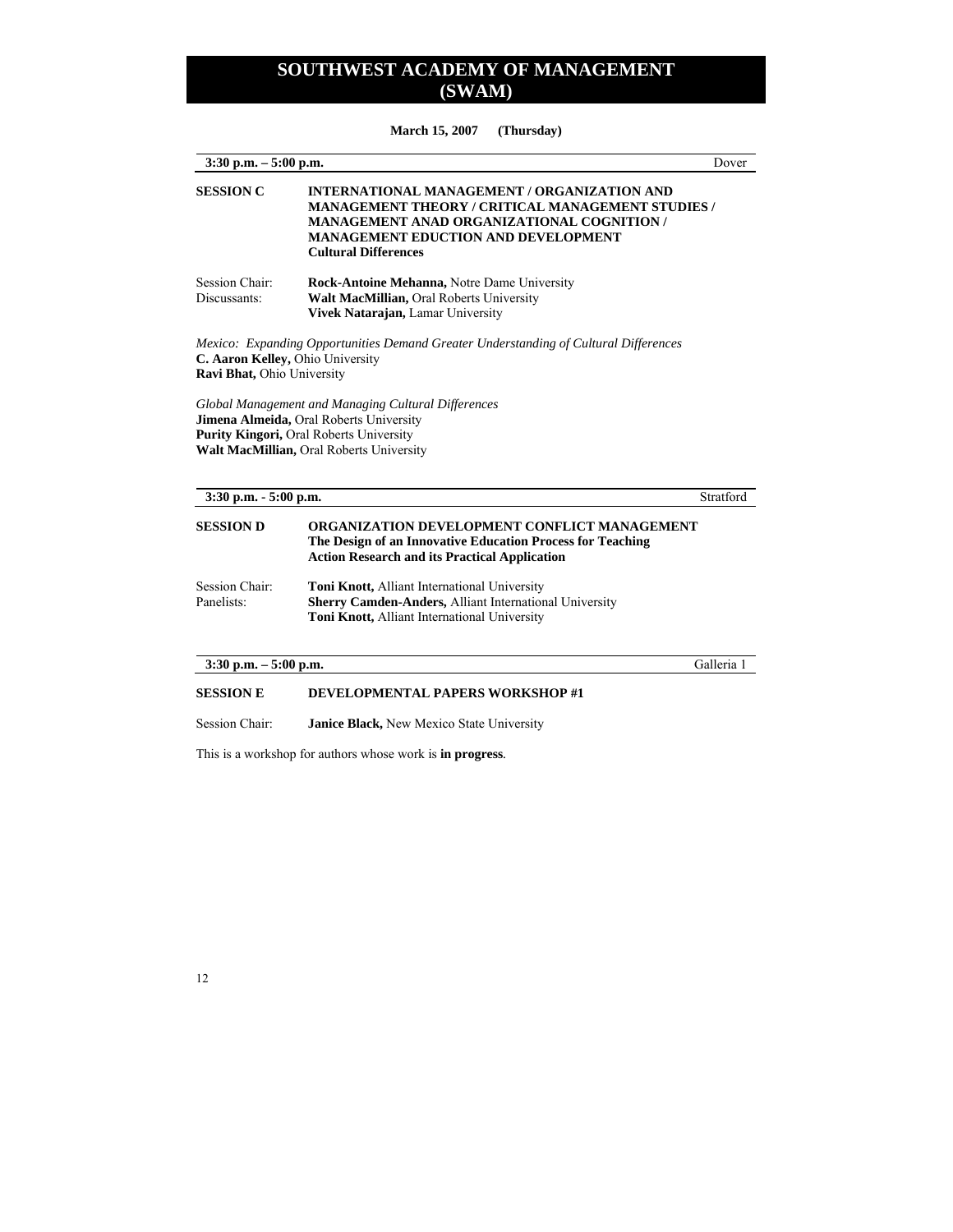**March 15, 2007 (Thursday)** 

### **5:00 p.m. – 5:30 p.m.** Town

**2007 McGraw-Hill/Irwin Distinguished Paper** 

Session Chair: **Larry Garner**, Tarleton State University Vice Session Chair: **Timothy Landry,** University of Central Oklahoma

*Capturing the Convergence of Multiple Mental Models and Their Impact on Team Performance*  **Sara McComb,** University of Massachusetts **Ralitza Vozdolska,** University of California-San Diego

| $5:30$ p.m. $-6:30$ p.m. |                                                                                                           | Town |
|--------------------------|-----------------------------------------------------------------------------------------------------------|------|
| Meeting                  | <b>Southwest Academy of Management Annual Business Meeting</b>                                            |      |
| Presiding:               | <b>Gayle Baugh, University of West Florida</b><br>2006-2007 President, Southwest Academy of Management    |      |
| Greetings:               | Tom Cummings, University of Southern California<br><b>Immediate Past President, Academy of Management</b> |      |

All members of the Southwest Academy of Management are invited and encouraged to attend this meeting to discuss SWAM issues of importance. New officers and other individuals who have made a contribution to the program will be introduced. Please don't miss this meeting, as we will also be giving out a free drink ticket to the reception on Friday evening.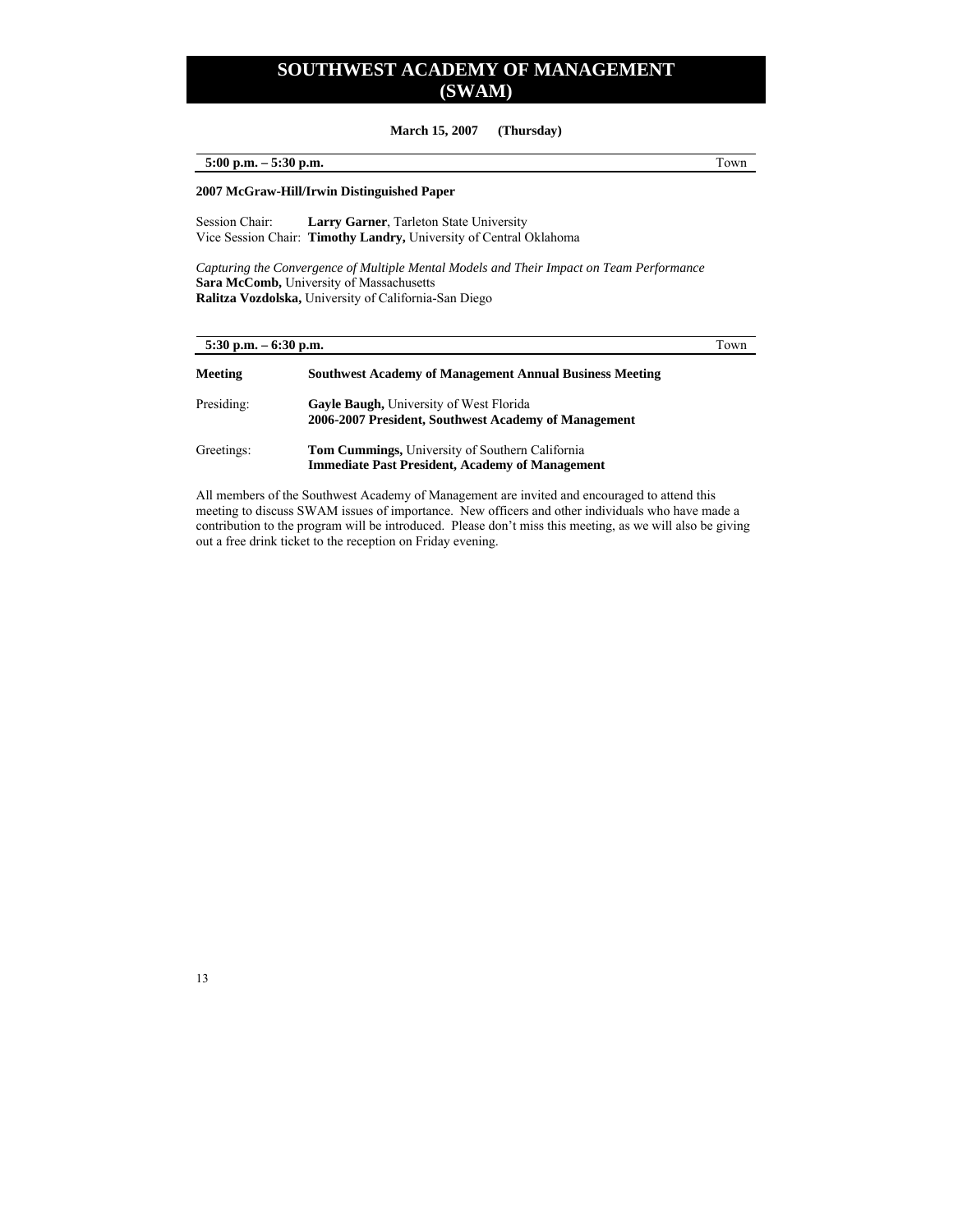**March 16, 2007 (Friday)** 

**7:00 a.m. – 8:30 a.m.** Town

### **SWAM Doctoral Student Breakfast with SWAM Officers and AOM Immediate Past President Tom Cummings**

This event is open to all doctoral students participating in the SWAM meeting. Come join us for this opportunity to enjoy a light continental breakfast and discussion with SWAM officers and AOM Immediate Past President Tom Cummings of the University of Southern California.

| $8:30$ a.m. $-10:00$ a.m. |                                                                                                                                                                      | Town |
|---------------------------|----------------------------------------------------------------------------------------------------------------------------------------------------------------------|------|
| <b>SESSION A</b>          | <b>FACULTY LEARNING &amp; INNOVATION</b><br><b>Family Business and Entrepreneurship: A Mission-based Setting</b><br><b>Perspective on Applied Education</b>          |      |
| Session Chair:            | <b>Christine Miller.</b> Tennessee Technological University                                                                                                          |      |
| Invited Speaker:          | <b>Shawn M. Carraher, Cameron University</b>                                                                                                                         |      |
|                           | In this invited speaker session, Shawn Carraher will share insights gained from his unique perspective of<br>the combination of academic, consultant and missionary. |      |

| $8:30$ a.m. $-10:00$ a.m. |                                                                                                            | Esquire |
|---------------------------|------------------------------------------------------------------------------------------------------------|---------|
| <b>SESSION B</b>          | <b>SPECIAL INVITED SPEAKER</b><br>Overcoming Obstacles to Publishing – From a Journal Editor's Perspective |         |
| Session Chair:            | <b>Larry Garner, Tarleton State University</b>                                                             |         |
| Presenter:                | <b>Jo Ann Duffy, Sam Houston State University,</b><br>Editor of the Journal of Business Strategies         |         |

This invited session will feature Jo Ann Duffy, the Editor of the *Journal of Business Strategies.* She will provide a perspective on getting your article(s) past the editorial review board and into publication. This is a must session for those aspiring to have their work published in a respected journal.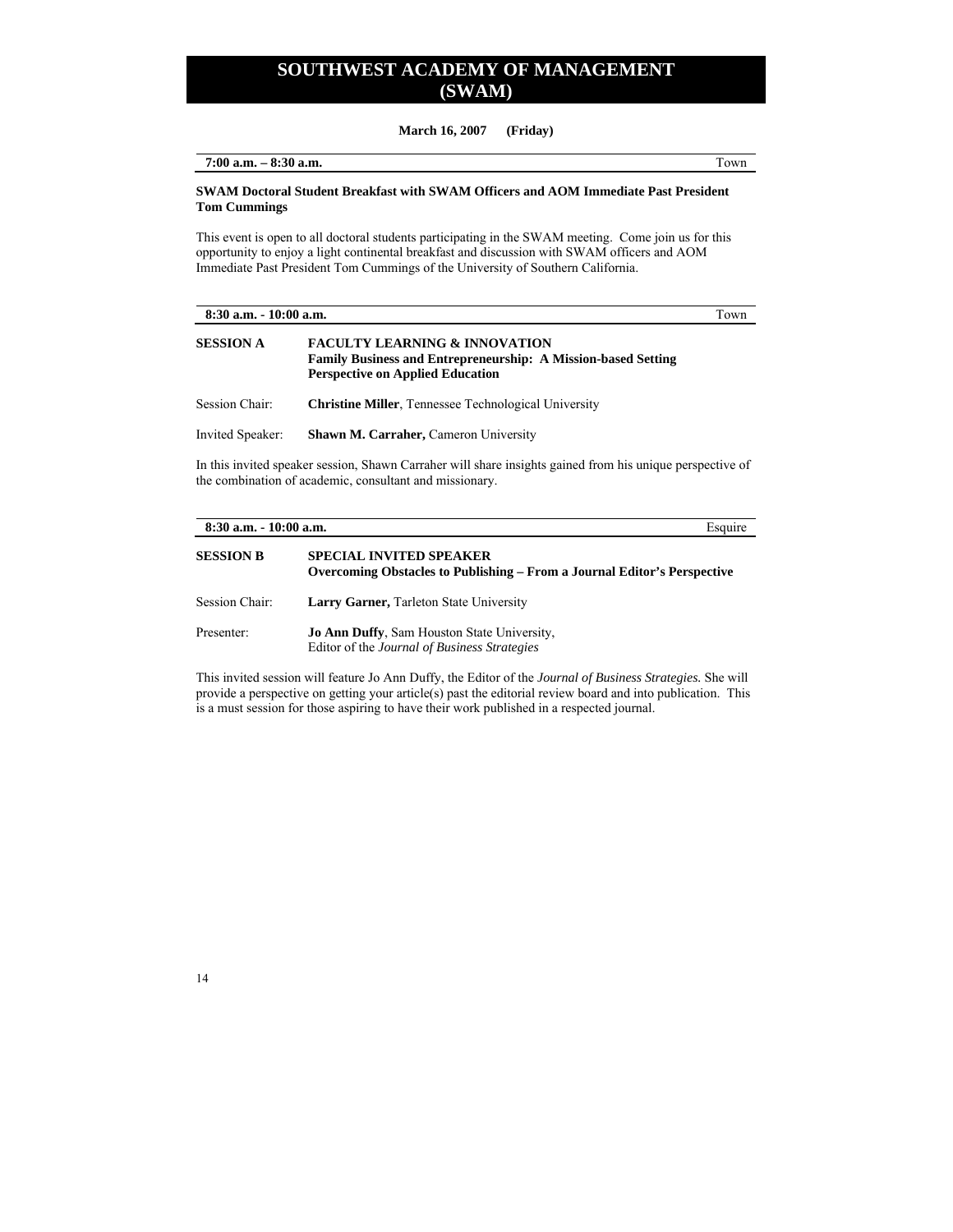**March 16, 2007 (Friday)** 

| 8:30 a.m. - 10:00 a.m.               |                                                                                                                                                                                                                                                                                       | Dover           |
|--------------------------------------|---------------------------------------------------------------------------------------------------------------------------------------------------------------------------------------------------------------------------------------------------------------------------------------|-----------------|
| <b>SESSION C</b>                     | <b>INTERNATIONAL MANAGEMENT / ORGANIZATION AND</b><br><b>MANAGEMENT THEORY / CRITICAL MANAGEMENT STUDIES /</b><br><b>MANAGEMENT AND ORGANIZATIONAL COGNITION /</b><br><b>MANAGEMENT EDUCATION AND DEVELOPMENT</b><br><b>Leadership Theory, Team Performance and Simulation Gaming</b> |                 |
| Session Chair:<br>Discussants:       | Darla Domke-Damonte, Coastal Carolina University<br>Jane LeMaster, University of Texas-Pan American<br>Melissa Hartman, Grand Canyon University                                                                                                                                       |                 |
| Development                          | Developing Coherent Leadership in Partnership with Horses—A New Approach to Leadership<br>Ellen Kaye Gehrke, Alliant International University                                                                                                                                         |                 |
| <b>Bret Myers, Drexel University</b> | A Unique Application of Enterprise Simulation Gaming in Business Education<br><b>Robert E. Laessig, Drexel University</b>                                                                                                                                                             |                 |
| $8:30$ a.m. $-10:00$ a.m.            |                                                                                                                                                                                                                                                                                       | Stratford       |
| <b>SESSION D</b>                     | <b>ENTREPRENEURSHIP / SMALL BUSINESS / MANAGEMENT</b><br><b>CONSULTING</b><br><b>Corporate Entrepreneurship</b>                                                                                                                                                                       |                 |
| Session Chair:                       | Janie Gregg, Mississippi University for Women                                                                                                                                                                                                                                         |                 |
|                                      | The Relationship between Performance and the Presence of a Human Resource Management Executive<br>in Emerging High Technology Firms: The Role of Firm Age, Size, and Growth Rate<br>Norma Juma, Washburn University<br>Jeffrey McGee, University of Texas at Arlington                |                 |
|                                      | Corporate Entrepreneurial Leadership Role of New Business Divisions<br>Yasuhiro Yamakawa, University of Texas at Dallas                                                                                                                                                               |                 |
| $10:00$ a.m. $-10:30$ a.m.           |                                                                                                                                                                                                                                                                                       | Golden Ballroom |
| <b>FBD Coffee Break</b>              |                                                                                                                                                                                                                                                                                       |                 |
|                                      | Please make plans to visit the exhibits for information on the latest books and newest educational technologies.<br>Please let exhibitors know how much we appreciate their presence and continued support!                                                                           |                 |

*Drawing for complimentary 2-night regular hotel room at 2008 FBD conference (\$250 value). Must be present to win.*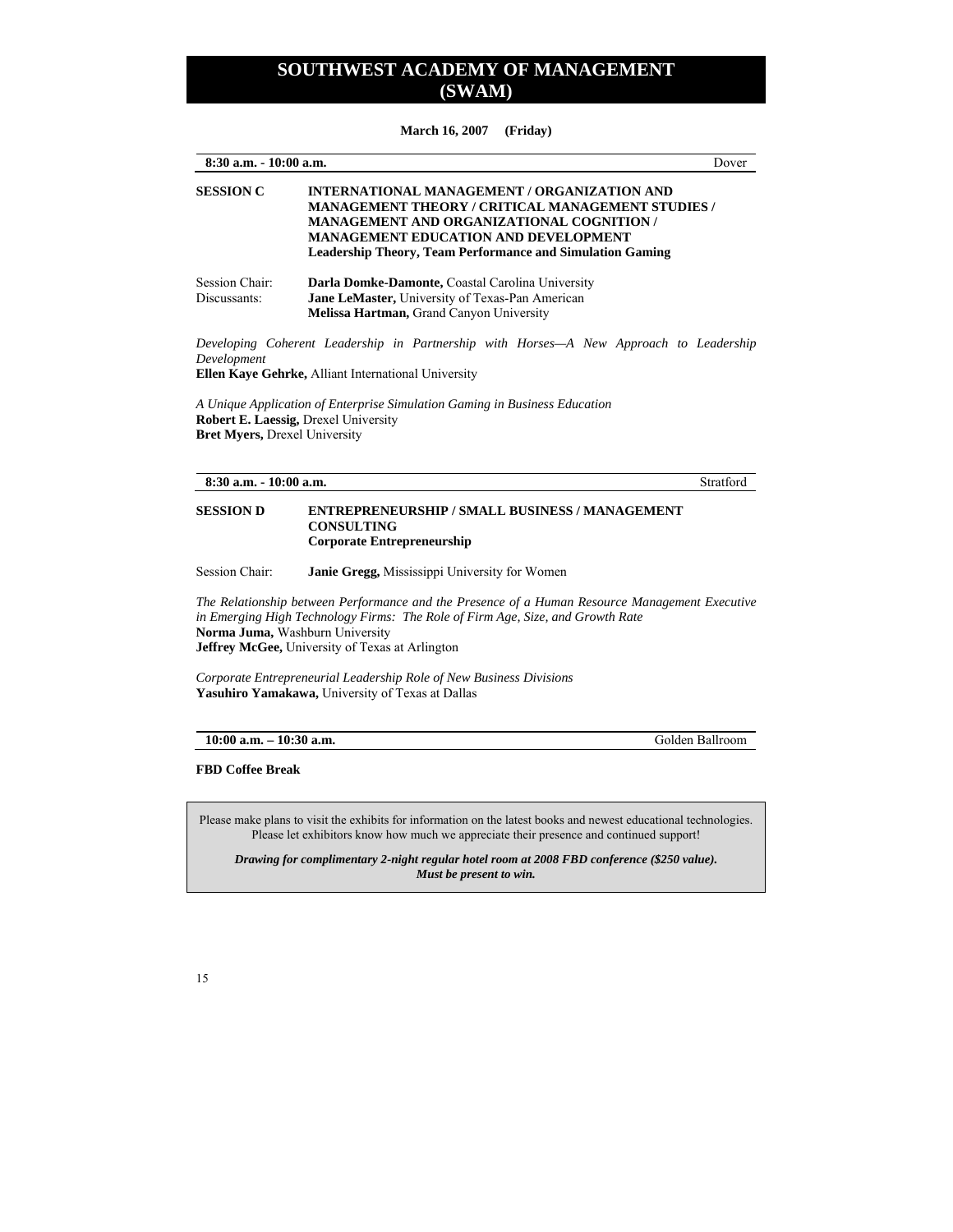**10:30 a.m. – 12:00 p.m.** Town **SESSION A ORGANIZATIONAL BEHAVIOR / ORGANIZATIONAL COMMUNICATION Personality Testing, Justice and Workplace Violence**  Session Chair: **M. Suzanne Clinton,** University of Central Oklahoma Discussants: **Janie R. Gregg,** Mississippi University for Women  **M. Suzanne Clinton**, University of Central Oklahoma  **Mary Jane Nelson**, Dallas Baptist *Application of Online Personality Testing to Organizational Behavior*  **Mark Johnson**, Idaho State University

*A Model for Understanding Workplace Violence*  **Rudy Nydegger**, Union College

*Perceptions of Justice: The Influence of Shared Mental Models on Organizational Justice and Perceived Organizational Support*  **Erich Bergiel**, University of West Georgia **Stephen Taylor**, Mississippi State University **Blaise Bergiel**, Nicholls State University

#### **10:30 a.m. – 12:00 p.m.** Esquire

#### **SESSION B BUSINESS POLICY AND STRATEGY / PUBLIC AND NON-PROFIT ISSUES / RESEARCH METHODS / HEALTH CARE MANAGEMENT Future Directions in Strategy Research: Paradigms, Methods, and Contexts**

Session Chair: **Darla Domke-Damonte,** Coastal Carolina University Discussant: **A Lawrence Summers,** Missouri State University

*Suspension of Disbelief: Crossing the Barriers of Research Paradigms*  **Janice Black,** New Mexico State University **Grant Savage,** University of Alabama **Brent Kinghorn,** New Mexico State University

*Human Resource systems in Kenya: A Case Study of Hospitality Organizational Performance*  **Fwaya Erick Onyango,** Maseno University **Roselyne N. Okech,** Maseno University **Norma Juma,** Washburn University

*Media Local Content Requirements: Purposes, Practices and Results: An International Perspective*  **C. Aaron Kelley,** Ohio University **Adele Mavuso-Mda,** Ohio University

16

#### **March 16, 2007 (Friday)**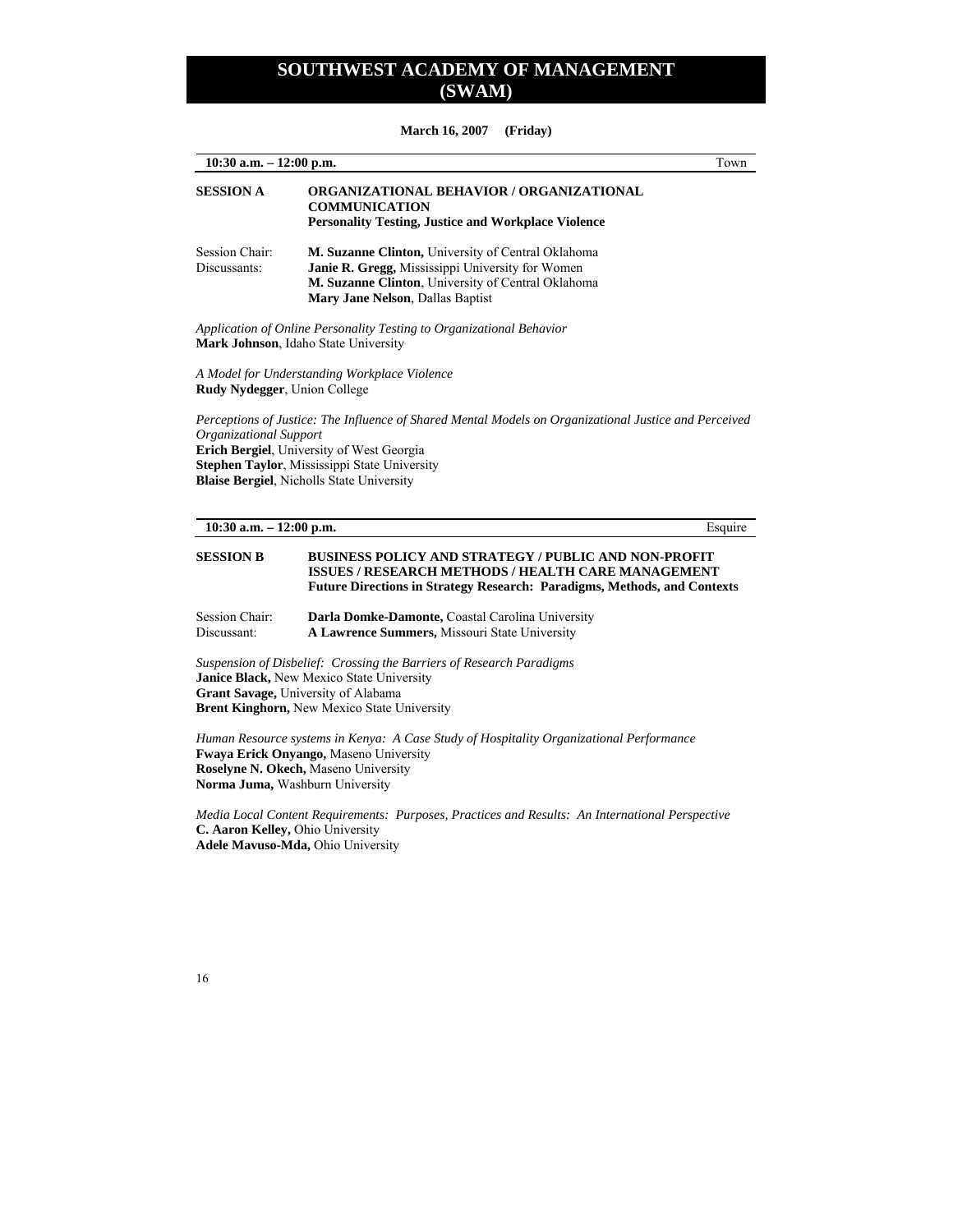**March 16, 2007 (Friday)** 

| $10:30$ a.m. $-12:00$ p.m.     |                                                                                                                                                                                                                                             | Dover |
|--------------------------------|---------------------------------------------------------------------------------------------------------------------------------------------------------------------------------------------------------------------------------------------|-------|
| <b>SESSION C</b>               | INTERNATIONAL MANAGEMENT / ORGANIZATION AND<br><b>MANAGEMENT THEORY / CRITICAL MANAGEMENT STUDIES /</b><br><b>MANAGEMENT AND ORGANIZATIONAL COGNITION /</b><br><b>MANAGEMENT EDUCATION AND DEVELOPMENT</b><br><b>Collaborative Networks</b> |       |
| Session Chair:<br>Discussants: | C. Aaron Kelley, Ohio University<br><b>James R. Guzak, University of Texas at Arlington</b><br>Norma Juma, Washburn University<br>Felix U. Kamuche, Morehouse College                                                                       |       |

*Social Networks: Reflecting at the Journey from Past to Present and Looking Ahead in the Future*  **Niharika Rai,** XLRI School of Business and Human Resources, India

*A Conceptual Framework for Mapping Inter-Firm Relationships*  **Andrew Papadopoulos,** HEC Montreal **Yan Cimon,** Bishop's University **Louis Hebert,** HEC Montreal

**10:30 a.m. – 12:00 p.m.** Stratford

### **SESSION D DEVELOPMENTAL PAPERS WORKSHOP #2**

Session Chair: **Janice Black**, New Mexico State University

This is a workshop for authors whose work is *in progress.*

**12:00 p.m. – 1:30 p.m.** 

**Lunch Break (on your own)** 

**1:30 p.m. – 3:00 p.m.** Town

### **SESSION A HUMAN RESOURCES / CAREERS / GENDER & DIVERSITY IN ORGANIZATIONS / SOCIAL ISSUES IN MANAGEMENT Innovative Ideas for Studying Careers**  Coordinator: **Alix Valenti,** University of Houston-Clear Lake

| Presenters: | <b>Sherry Sullivan, Bowling Green State University</b>               |
|-------------|----------------------------------------------------------------------|
|             | Lisa Mainiero, Fairfield University                                  |
|             | <b>Monica L. Forret, St. Ambrose University</b>                      |
|             | <b>Madeline Crocitto, State University of New York, Old Westbury</b> |
|             | <b>Howard S. Tu, The University of Memphis</b>                       |
|             | Gavle Baugh, University of West Florida                              |
|             | <b>Shawn Carraher, Cameron University</b>                            |
|             |                                                                      |

This symposium will explore innovative ideas and perspectives on the study of careers and their application to our classrooms and research.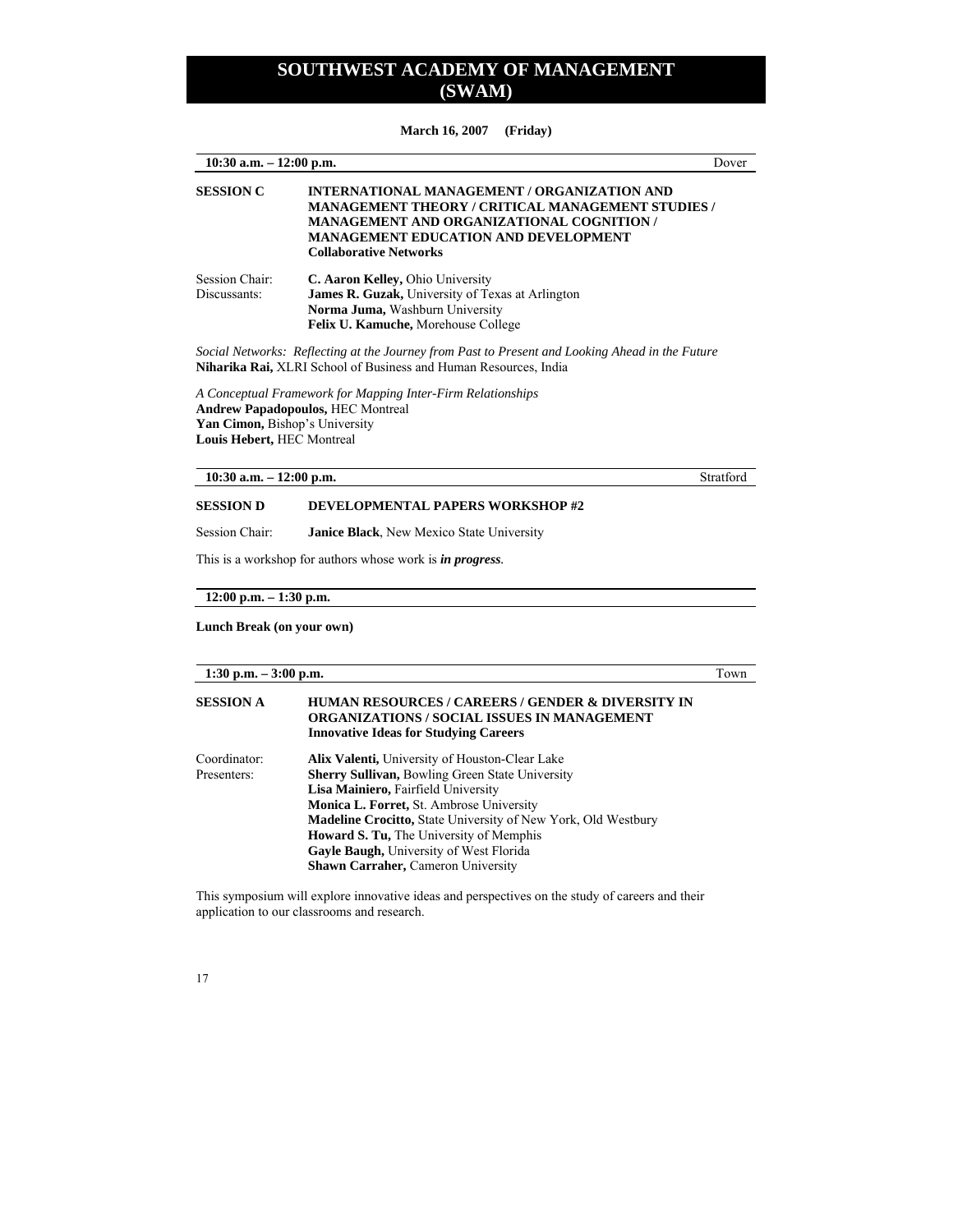**March 16, 2007 (Friday)** 

| $1:30$ p.m. $-3:00$ p.m. |                                                                                           | Esquire |
|--------------------------|-------------------------------------------------------------------------------------------|---------|
| <b>SESSION B</b>         | <b>OPERATIONS / TECHNOLOGY MANAGEMENT</b><br><b>Procurement and Technology Management</b> |         |
| Session Chair:           | <b>Frank B. Markham, Mesa State College</b>                                               |         |
|                          |                                                                                           |         |

*Does Information Technology Inadvertently Facilitate the Recentralization of Power in Global Organizations?*  **Joseph Logan,** AstraZeneca / Benedictine University

**\*\*\*This will be a facilitated roundtable discussion.\*\*\*** 

| $1:30$ p.m. $-3:00$ p.m.       |                                                                                                                                                                                                                                                                | Dover |
|--------------------------------|----------------------------------------------------------------------------------------------------------------------------------------------------------------------------------------------------------------------------------------------------------------|-------|
| <b>SESSION C</b>               | INTERNATIONAL MANAGEMENT / ORGANIZATION AND<br><b>MANAGEMENT THEORY / CRITICAL MANAGEMENT STUDIES /</b><br><b>MANAGEMENT AND ORGANIZATIONAL COGNITION /</b><br><b>MANAGEMENT EDUCATION AND DEVELOPMENT</b><br><b>Contingency Approach to Global Management</b> |       |
| Session Chair:<br>Discussants: | <b>Nagarajan Ramamoorthy, University of Houston-Victoria</b><br><b>Orkan Volkan Ozbek, Saginaw Valley State University</b><br><b>Dennis Duchon, University of Texas at San Antonio</b>                                                                         |       |
|                                | Risk Perception and Decision-Making: A Comparison of American and Chinese                                                                                                                                                                                      |       |

**Jasmin C. Lin,** Southern Illinois University-Carbondale

*Service Industry Product Ambiguity: A Global Strategy Contingency Framework*  **James R. Guzak,** University of Texas at Arlington

### **1:30 p.m. – 3:00 p.m.** Stratford

**SESSION D ENTREPRENEURSHIP / SMALL BUSINESS / MANAGEMENT CONSULTING Corporate Entrepreneurship** 

Session Chair: **Keith Zanders,** University of New York<br>Discussants: **Janie Gregg,** Mississippi University for Your Janie Gregg, Mississippi University for Women **Suzanne Clinton,** University of Central Oklahoma

*Toward an Integrated Framework of Internationalization Strategy Adoption in SMEs*  **Michael Abebe,** Southern Illinois University-Carbondale **Arifin Angriawan,** Southern Illinois University-Carbondale

*Mergers and Acquisitions in the Banking Industry*  **Arturo Rodriguez,** Colorado Technical University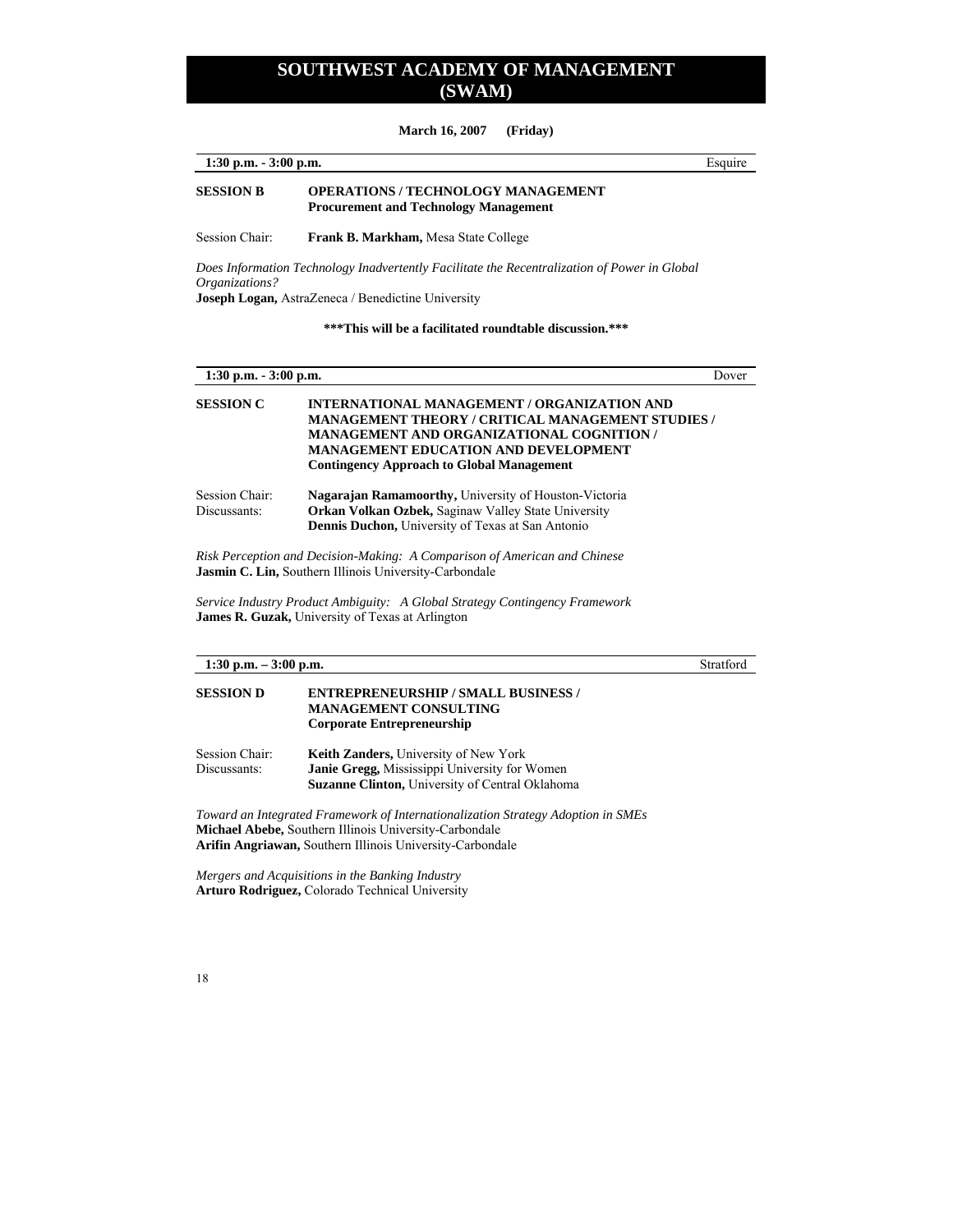**March 16, 2007 (Friday)** 

**3:00 p.m. – 3:30 p.m.** Golden Ballroom

#### **FBD Coffee Break**

Please make plans to visit the exhibits to receive information on the latest books and newest educational technologies. Please let exhibitors know how much we appreciate their presence and continued support!

| $3:30$ p.m. $-5:00$ p.m. | own |
|--------------------------|-----|
|--------------------------|-----|

### **SESSION A FACULTY LEARNING & INNOVATION Why Service Learning Matters**

Session Chair: **Jason Duan,** Cameron University

Invited Speaker: **Madeline Crocitto,** State University of New York, Old Westbury

**3:30 p.m. – 5:00 p.m.** Esquire

### **SESSION B SPECIAL INVITED SPEAKER Immediate Past President of the Academy of Management**

Session Chair: **Larry Garner**, Tarleton State University

*The Academy of Management: Reflections and Future Directions*  **Tom Cummings,** University of Southern California

Join us for a session with the immediate past president of the Academy of Management. Tom will share his insights into the past, present and future of the Academy.

#### **3:30 p.m. – 5:00 p.m.** Dover

### **SESSION C DEVELOPMENTAL PAPERS WORKSHOP #3**

Session Chair: **Janice Black,** New Mexico State University

This is a workshop for authors whose work is *in progress.*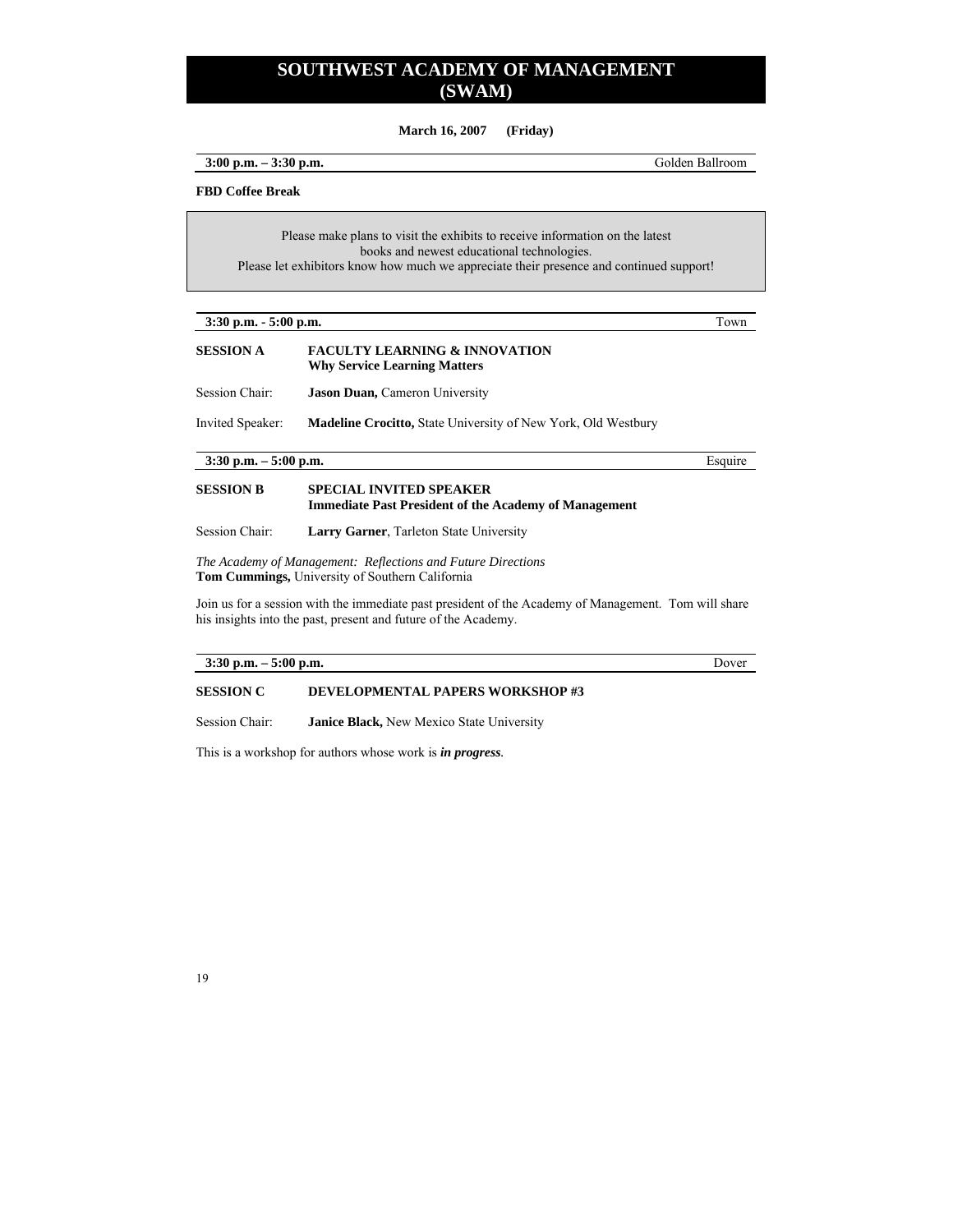**March 16, 2007 (Friday)** 

| $5:00$ p.m. $-6:00$ p.m. |                                                                        | Dover |
|--------------------------|------------------------------------------------------------------------|-------|
| <b>MEETING</b>           | <b>Planning for the 2008 SWAM Meeting</b>                              |       |
| Presiding:               | <b>Scott Douglas, University of Montana</b><br>2008 SWAM Program Chair |       |

Please join us for this event to share ideas and formats for the 2008 meeting which will be in Houston. Scott Douglas will lead the discussion to open up innovative ideas for managing next year's conference. All members of the Southwest Academy of Management are encouraged to attend this meeting. Come and become part of the planning and development for next year's conference.

| 6:30 p.m. $-7:30$ p.m. | Crescent |
|------------------------|----------|

#### **SOUTHWEST ACADEMY OF MANAGEMENT RECEPTION**

Come join us for some unwinding and social time with friends and colleagues who you may see only a few times a year. This is your only opportunity to redeem the free drink ticket you picked up at last nights-s business meeting, and if you'd like a little more after you use your ticket (and anyone else's!), a cash bar will be available. Come enjoy some good food and camaraderie after all the dynamic sessions.

**Co-sponsored by SWAM and the Department of Management & MIS and the College of Business at the University of West Florida**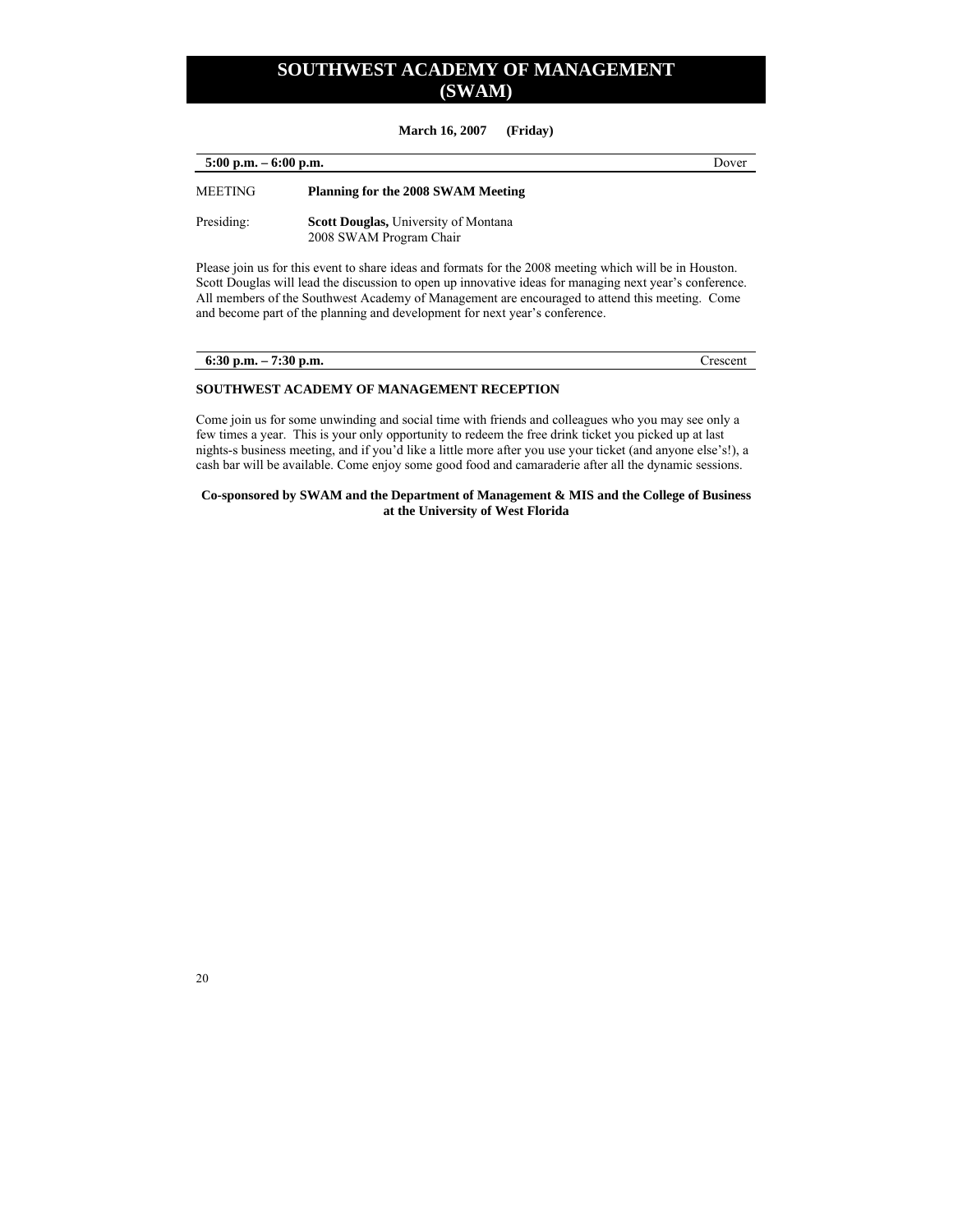**March 17, 2007 (Saturday)** 

| $7:00$ a.m. $-8:30$ a.m.<br>Pacific Salon 2<br><b>SWAM OFFICERS' MEETING</b> |                                                                                                                                                                                                            |                 |                                                                                                                 |
|------------------------------------------------------------------------------|------------------------------------------------------------------------------------------------------------------------------------------------------------------------------------------------------------|-----------------|-----------------------------------------------------------------------------------------------------------------|
|                                                                              |                                                                                                                                                                                                            | Presiding:      | Darla Domke-Damonte, Coastal Carolina University<br><b>President, Southwest Academy of Management 2007-2008</b> |
| $8:30$ a.m. $-10:00$ a.m.                                                    |                                                                                                                                                                                                            | Pacific Salon 2 |                                                                                                                 |
| <b>SESSION A</b>                                                             | HUMAN RESOURCES / CAREERS / GENDER AND DIVERSITY IN<br><b>ORGANIZATIONS / SOCIAL ISSUES IN MANAGEMENT</b><br><b>Different Employees, Different Employers: Different Considerations</b>                     |                 |                                                                                                                 |
| Session Chair:<br>Discussants:                                               | <b>Gayle Baugh, University of West Florida</b><br><b>Robyn Walker, University of Southern California</b><br><b>Angela Young, California State University</b><br><b>David Hurlic, Pepperdine University</b> |                 |                                                                                                                 |
|                                                                              | Soldier Employees—What Every Employer Should Know<br><b>Darrell Ford, University of Central Oklahoma</b>                                                                                                   |                 |                                                                                                                 |
|                                                                              | Retention of Hourly Workers—What Is Important<br><b>Patricia Borstorff, Jacksonville State University</b><br><b>Michael Marker, Jacksonville State University</b>                                          |                 |                                                                                                                 |

**Gwen Hill,** Jacksonville State University

*Emotions in Service Encounter: An Open System View on Service Organizations*  **Jasmin C. Lin,** Southern Illinois University-Carbondale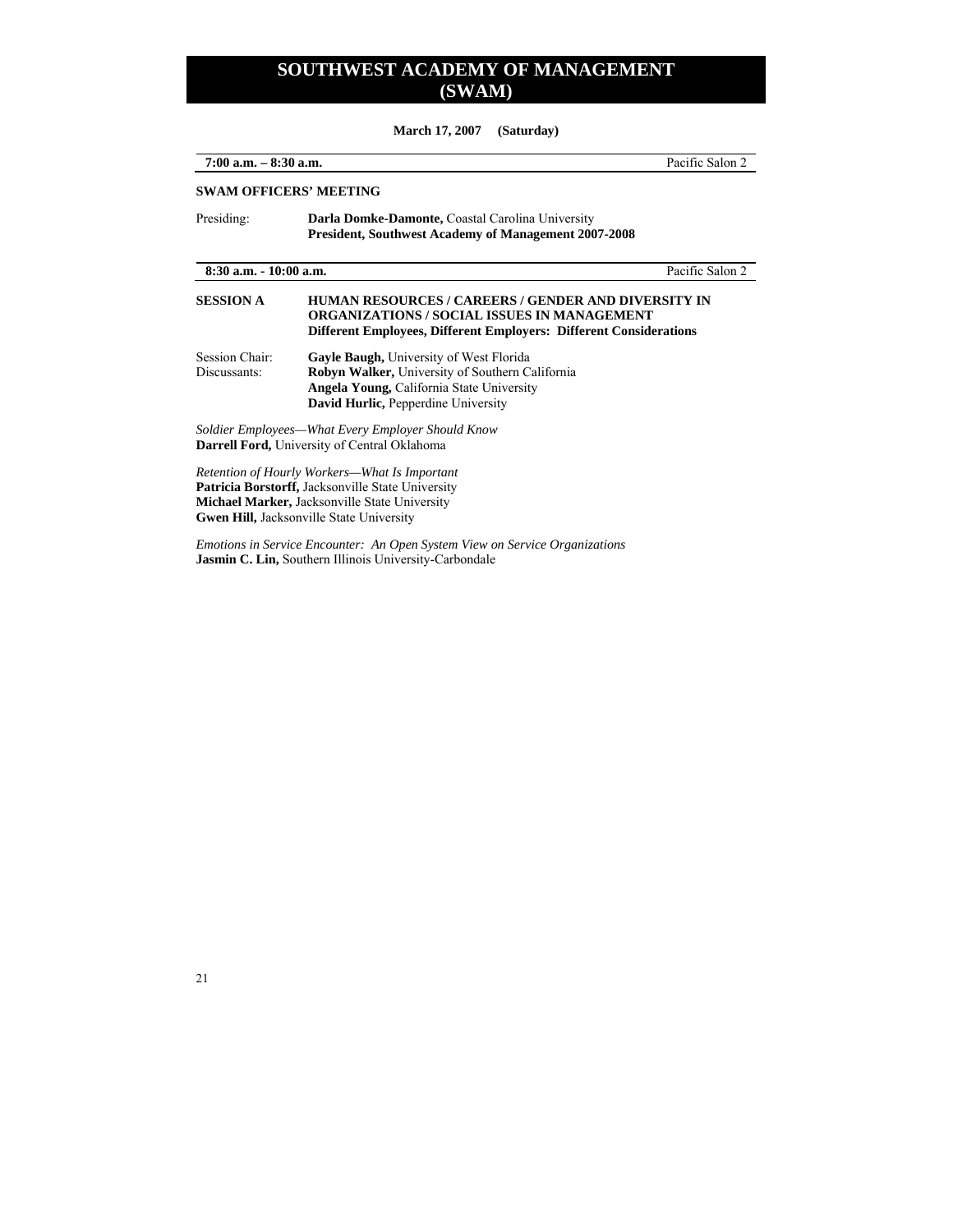| $10:30$ a.m. $-12:00$ p.m.     |                                                                                                                                                                                                                                   | Pacific Salon 2 |
|--------------------------------|-----------------------------------------------------------------------------------------------------------------------------------------------------------------------------------------------------------------------------------|-----------------|
| <b>SESSION A</b>               | <b>ORGANIZATIONAL BEHAVIOR /</b><br>ORGANIZATIONAL COMMUNICATION<br>Leadership                                                                                                                                                    |                 |
| Session Chair:<br>Discussants: | <b>William Sharbrough, Citadel</b><br>Angela Young, California State University, Los Angeles<br><b>Stephen Jaros, Southern University</b><br>Kelly Moyers, University of Central Oklahoma<br>William Sharbrough, Citadel          |                 |
|                                | Substitutes for Leadership and Organizational Commitment: Is There a Relationship?<br><b>Edward Jernigan, University of North Carolina-Charlotte</b><br><b>Joyce M. Beggs, University of North Carolina-Charlotte</b>             |                 |
|                                | Leadership Styles in Self-Managed Teams: Shared Leadership versus Traditional leadership<br>Approaches in Regard to Motivational Social and Cognitive Team Processes<br><b>Stephanie Solansky, University of Houston-Victoria</b> |                 |
| Contingency Perspective        | The Exploration of the Effectiveness of Transformational Leadership and Transactional Leadership from                                                                                                                             |                 |

**March 17, 2007 (Saturday)** 

*Transformational Leadership: Robert Oppenheimer and the Los Alamos Laboratory*  **Rick Ringer,** Illinois State University

**Kihwan Kim,** Southern Illinois University-Carbondale